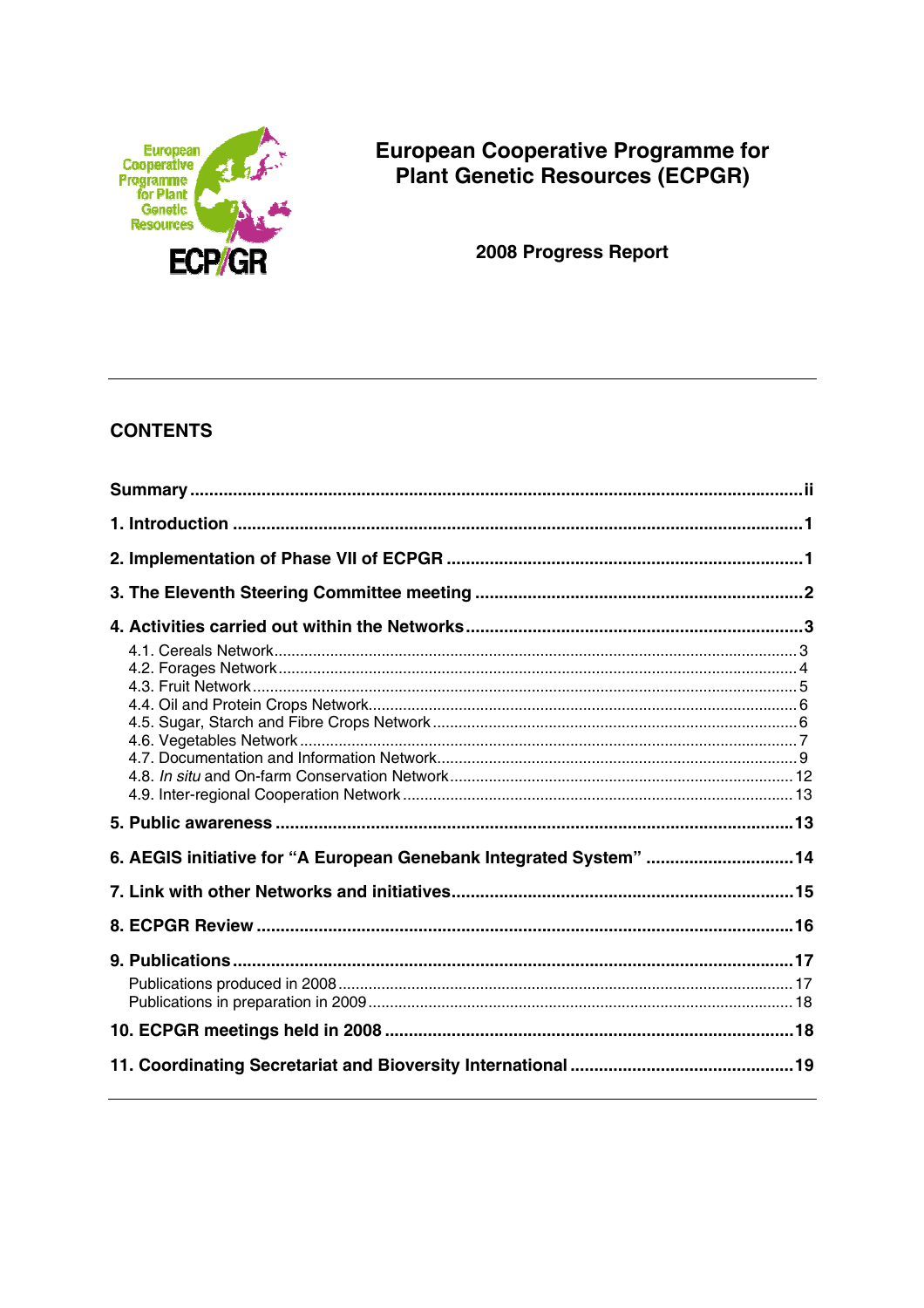#### **SUMMARY**

This year was largely dedicated to preparations for the new Phase of ECPGR. All the Network Coordinating Groups were involved in the compilation of progress reports of Phase VII and preparation of projects, workplans and budget estimates for Phase VIII. The Secretariat was also dedicated to finalizing the results of Phase VII, thereby preparing general progress reports as well as assisting the Networks in their specific tasks. In particular, the entire Cereals Network had the opportunity to discuss their progress and make plans for the future in a meeting held in April in Turkey. Progress and plans for EURISCO were reviewed at a meeting of the EURISCO Advisory Group in Germany in March. The advisory function of this group was proposed to be transferred to the Documentation and Information Network Coordinating Group.

 Good activity was registered in the Vegetables Network (ad hoc meeting of the Cucurbits WG in Poland in December; steady development of new databases for leafy vegetables, publication of several outstanding reports and technical documents on minimum descriptors).

 The Fruit Network held a productive meeting of database managers and experts on fruit synonyms. As a result, the Fruit Databases will try to use the same software and specifically the new SynoPyrus software for synonym identification, also helpful for Most Appropriate Accession identification.

 The *In situ* and On-farm Conservation Network benefited from the EU-funded AEGRO project for an Integrated European *In situ* Management and started to develop methodologies for the establishment and management of *in situ* reserves, also sharing information with all the Crop Networks, as well as mobilizing their expertise.

 Planning for Phase VIII was facilitated by a brainstorming event organized near Rome in June by the Secretariat, attended by a selected number of National Coordinators. Background documents were then prepared for the Steering Committee meeting, in preparation for a new Phase VIII. The End-of-Phase Steering Committee Meeting was held in Sarajevo, Bosnia and Herzegovina, in September 2008. A new Phase VIII was approved with an increased budget ( $\epsilon$  2759 000), covering support for the continued implementation of AEGIS, as well as for priority activities of all the Networks.

 Good perspectives for an enlarged geographic coverage of ECPGR were ensured by the new memberships in 2008 of Bosnia and Herzegovina and Ukraine, as well as pledges by Belarus, Montenegro and the Russian Federation to join in Phase VIII. The full operation of the Networks in the future was ensured by the approval of the proposed Network budgets, although they were kept at the same level as in the previous Phase. A strategy for collaboration with the European Union was set up, with the objective of obtaining long-term support for implementation of the Treaty and PGRFA conservation in general. Collaboration with the Global Crop Diversity Trust was consolidated, in particular for the Global Information on Germplasm Accessions (GIGA) project and for the regeneration project. A new publication strategy was endorsed, supporting the concept that meeting reports during Phase VIII should be very light and should be finalized quickly after the meetings and published only electronically on the Web site.

 Regarding EURISCO, the SC agreed to use it as a service to the International Treaty for registration of accessions in the Multilateral System and for an interim reporting procedure on the use of the Standard Material Transfer Agreement at the national level. A "Vision paper for a European PGR Information landscape" was prepared by members of the Documentation and Information Network for the SC meeting, aiming to offer guidance for an emphasized effort in the area of PGR documentation.

 The AEGIS preparation and implementation process made good progress during a meeting of the model crop curators and database managers in July in Poland. Experiences on definition of Most Appropriate Accessions were shared. A first draft of a paper defining "A Quality System for AEGIS (AQUAS)" was prepared and the definition of the scope of the European Collection (selection requirements) was agreed. More importantly, the general concepts of AEGIS received full endorsement by consensus by the SC and a Policy Guide for "A Strategic Framework for the implementation of AEGIS" was prepared for publication. Also, the Memorandum of Understanding for the establishment of AEGIS was adopted by consensus by the SC, with only one exception, due to an article related to the inclusion of non-Annex I crops, which was expected to be soon resolved through further consultation.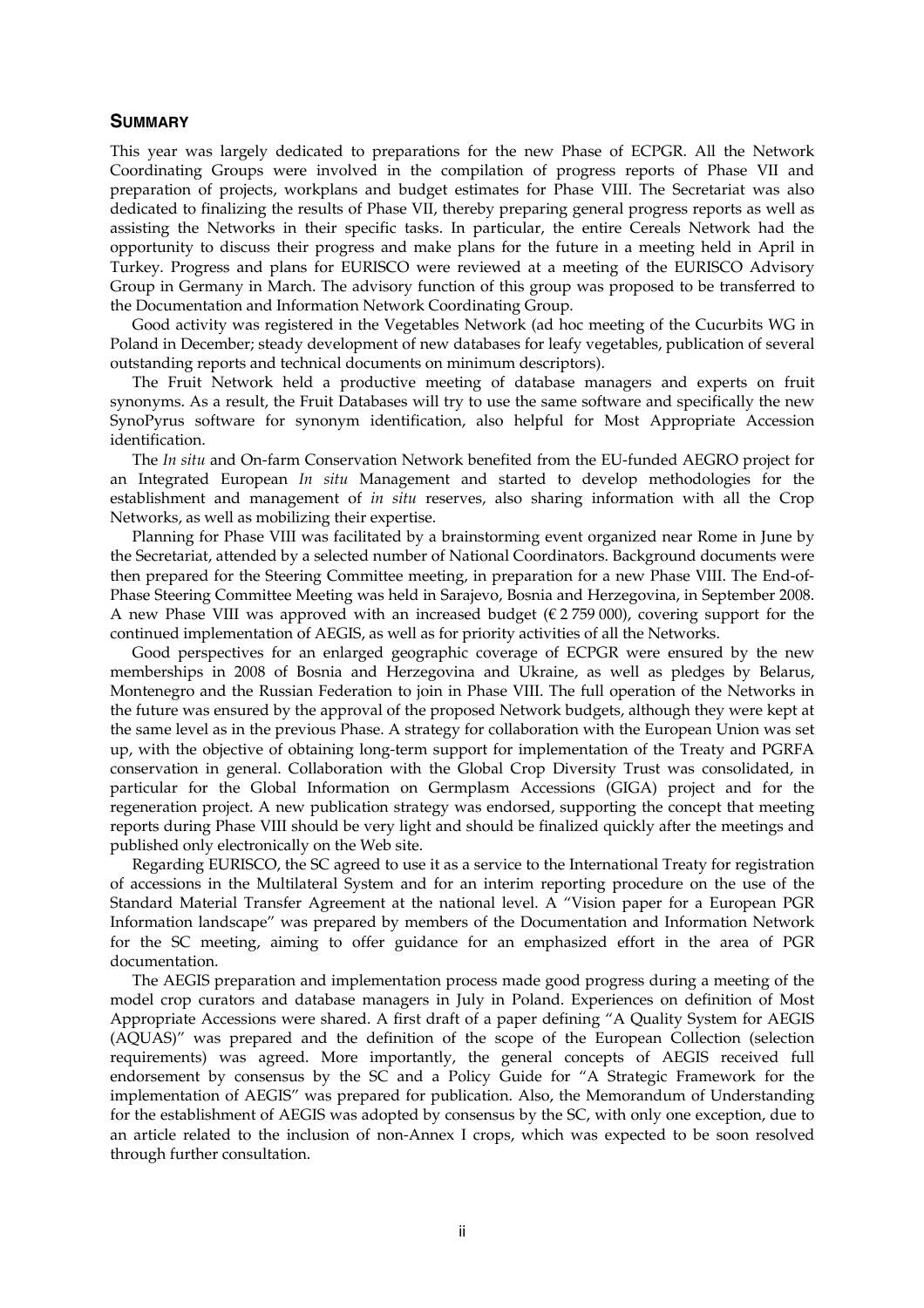## **1. INTRODUCTION**

This is the fifth and final annual progress report of Phase VII (2004-2008), covering the period from 1 January to 31 December 2008.

 While this report aimed to put on record all the relevant events which occurred during 2008, the Steering Committee (SC) has been kept informed on a more regular basis through the dedicated "steering committee listserver", which was kindly managed by NordGen. In particular, through the listserver, the following information was delivered and actions requiring Steering Committee decisions have been completed:

- Agreement on a final draft of the AEGIS Memorandum of Understanding (Jan.-May 08)
- Preparation for End-of-Phase Steering Committee Meeting (information about foreseeable budget for Phase VIII and provision of background documents) (May–Aug. 08)
- Announcement of grant scheme for evaluation of crop diversity was issued by the Global Crop Diversity Trust (June 08)
- Announcement of Bioversity International Vavilov-Frankel Fellowships for 2009 (Aug. 08)
- Update of Terms of Reference of ECPGR (Nov. 08)
- Announcement of a capacity building joint project (FAO/Bioversity/Treaty Secretariat) for developing countries on implementation of the Treaty and its Multilateral System of Access and Benefit-sharing (Dec. 08)
- Adoption of AEGIS Memorandum of Understanding (Dec. 08)
- Information on new ECPGR reports available online (throughout the year).

## **2. IMPLEMENTATION OF PHASE VII OF ECPGR**

As at the end of 2008, with the closure of Phase VII, a total of 33 countries had formalized their membership to Phase VII of ECPGR. Seven other countries had not signed the Letter of Agreement but had, nonetheless, started to pay annual contributions for Phase VII. Ukraine joined ECPGR in February 2008 and Bosnia and Herzegovina joined in April 2008, therefore becoming the 40th ECPGR member country.

The list of member countries that have participated in Phase VII is the following:

| Albania                | Georgia         | Poland         |
|------------------------|-----------------|----------------|
| Armenia                | Germany         | Portugal       |
| Austria                | Greece          | Romania        |
| Azerbaijan             | Hungary         | Serbia         |
| Belgium                | Iceland         | Slovakia       |
| Bosnia and Herzegovina | Ireland         | Slovenia       |
| Bulgaria               | Israel          | Spain          |
| Croatia                | Italy           | Sweden         |
| Cyprus                 | Latvia          | Switzerland    |
| Czech Republic         | Lithuania       | Turkey         |
| Denmark                | Macedonia (FYR) | Ukraine        |
| Estonia                | Malta           | United Kingdom |
| Finland                | The Netherlands |                |
| France                 | Norway          |                |
|                        |                 |                |

 Relevant documents related to the implementation of Phase VII have been available throughout the Phase from the ECPGR Web pages. These were:

- ECPGR Terms of Reference (version 2, February 2007)
- Networks' budgets
- Country quota for Phase VII (explanation)
- ECPGR Annual reports.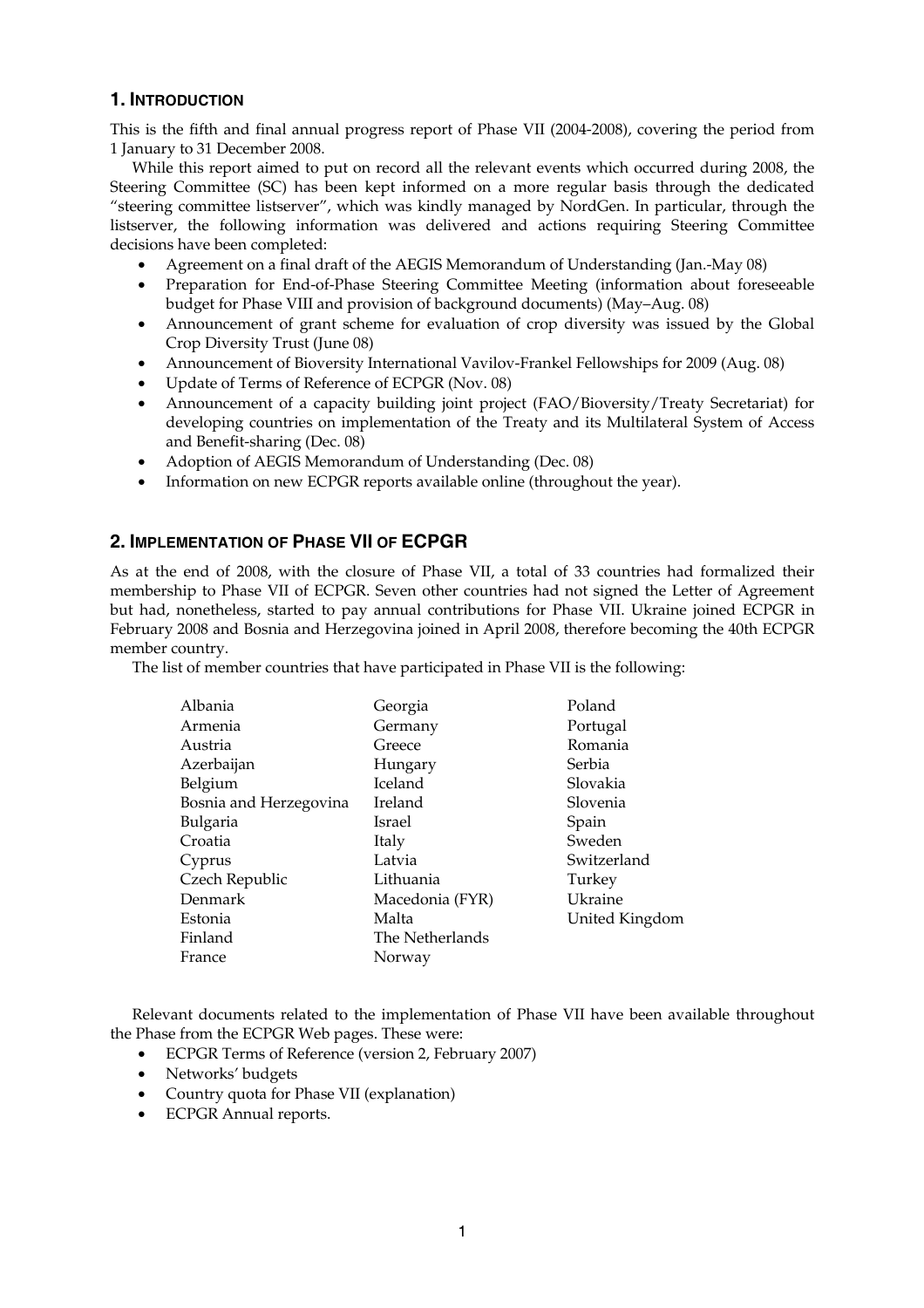#### **3. THE ELEVENTH STEERING COMMITTEE MEETING**

In view of the preparation of the Steering Committee (SC) Meeting and the need to make plans for Phase VIII, in June 2008 the Secretariat convened, on an informal basis, a small group of SC members in Tragliata, Italy, for a brainstorming session. This exercise was very helpful for the Secretariat, giving an indication of some of the expectations of a "test group" of SC members from Macedonia FYR, Romania, the Netherlands, Poland, Sweden and Switzerland.

 Unfortunately, the meeting in Tragliata coincided with the tragic death of our colleague, Martyn Ibbotson, United Kingdom, who had been invited to the meeting in anticipation of his highly valued inputs.

 In September 2008, at its Eleventh Meeting held in Sarajevo, Bosnia and Herzegovina, the SC approved the launch of the Eighth Phase of ECPGR (2009-2013) and Phase VIII plans were adopted with an overall budget of  $\epsilon$  2759 000. The meeting was attended by representatives of 34 member countries and observers from three potential member countries; FAO, the Global Crop Diversity Trust, the Secretariat of the Governing Body of the International Treaty, NordGen, SEEDNet and a representative of non-governmental organizations (NGOs) also participated.

 High on the agenda of the meeting was the adoption by the SC of the Strategic Framework of the European Genebank Integrated System (AEGIS) and decisions regarding further development of AEGIS (see below, Chapter 6).

 Apart from task sharing and capacity building, other priority areas for ECPGR activity during Phase VIII will also continue to be addressed, e.g. "Characterization and evaluation", "*In situ* and on-farm conservation and management" and "Documentation and information". Two new Working Groups, namely on "Wild species conservation in genetic reserves" and on "On-farm conservation and management" were specifically established, raising the number of ECPGR Working Groups in Phase VIII to twenty.

 In the documentation and information area, ECPGR will collaborate with a global project funded by three international bodies (Global Crop Diversity Trust, International Treaty and Bioversity International). This project, called GIGA (Global Information on Germplasm Accessions), intends to create, among other things, a global gateway to accession-level information. The well established European EURISCO Catalogue, which is hosted and maintained by Bioversity International on behalf of ECPGR, is expected to become an important source of data within this global initiative. The SC also agreed on the use of EURISCO as a service to the International Treaty, by approving a proposed mechanism of registration of accessions in the Multilateral System, as well as an interim reporting procedure at the national level for reporting on the use of the Standard Material Transfer Agreements.

 The SC meeting in Sarajevo also provided an opportunity to strengthen collaboration with other international institutions and fora, namely FAO, the Global Crop Diversity Trust, the International Treaty Secretariat, NordGen and SEEDNet. It was noted, however, that a consistent engagement with the European Union had not yet taken place and the overall collaboration between ECPGR and the EU will need to be substantially strengthened in this coming Phase. A strategy for collaboration with the EU will be further developed.

 A new publication strategy for ECPGR was endorsed, supporting the concept that meeting reports during Phase VIII should not be heavy reports including country reports and other papers, but only concise minutes, to be finalized quickly after the meetings and published only electronically on the Web site.

 As ECPGR draws closer to its 30th anniversary in 2010, the time has come for a thorough evaluation of its scope, objectives, mode of operation, structure and governance. Consequently, the SC decided to carry out an independent external review of the Programme and resolved to raise funds and make detailed plans for this review in the early part of Phase VIII.

 All the details related to the Sarajevo meeting, including background documents and final report were made available at:

http://www.ecpgr.cgiar.org/SteeringCommittee/SC11/SC11\_outcomes.htm

 Letters inviting the countries to join Phase VIII of ECPGR were sent by the Secretariat to all National Coordinators in October 2008. At the end of 2008, nine countries had already signed the Letter of Agreement for Phase VIII (Armenia, Bulgaria, Estonia, Georgia, Lithuania, The Netherlands, Norway, Switzerland and the United Kingdom).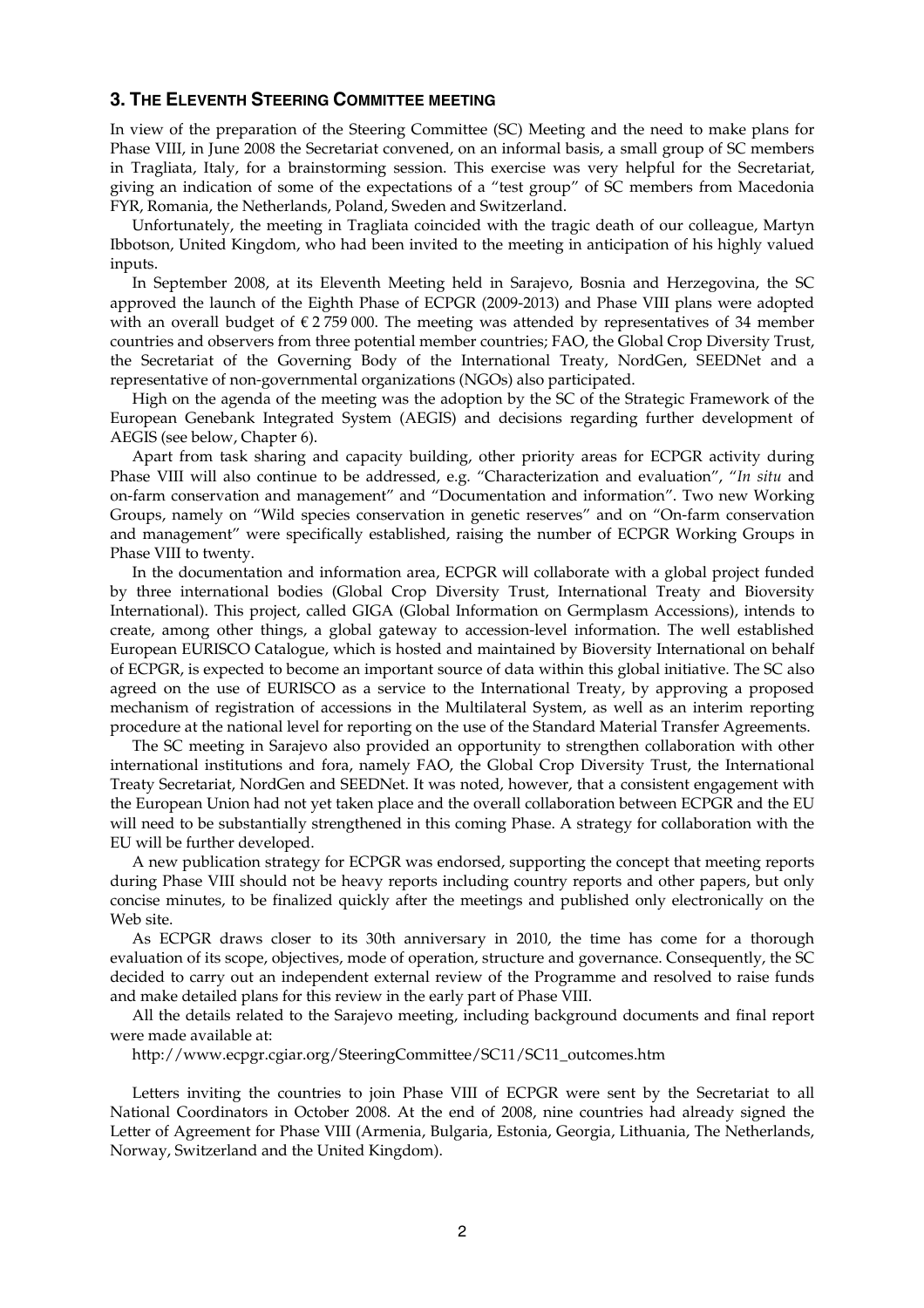### **4. ACTIVITIES CARRIED OUT WITHIN THE NETWORKS**

All the Networks have been involved in the preparation of project plans and proposed budgets for Phase VIII. Resulting documents were compiled as background for the Steering Committee meeting in September 2008 (http://www.ecpgr.cgiar.org/SteeringCommittee/SC11/SC11\_backdocs.htm). The outcome of this exercise is included in the Report of the Steering Committee meeting (http://www.ecpgr.cgiar.org/SteeringCommittee/SC11/SC11\_FinalReport.pdf), where it is specified that the Networks proposals were approved with an agreed budget for Phase VIII.

#### **4.1. Cereals Network**

**Priority WGs**: *Avena* and Wheat **Lower priority WG**: Barley

The **Cereals Network Coordinating Group (NCG)** consisted of seven members: Helmut Knüpffer, Gatersleben, Germany (Network Coordinator); Iva Faberová, Prague, Czech Republic; Christoph Germeier, Quedlinburg, Germany; Marja Jalli, Jokioinen, Finland; Andreas Katsiotis, Athens, Greece; Gert Kleijer, Nyon, Switzerland; and Marcin Zaczynski, Radzików, Poland.

As part of the **AEGRO project** (see below, Chapter 4.8) a few members of the *Avena* WG met in Athens, Greece, 26-27 March 2008 and prioritized wild *Avena* species based on threat and/or their distribution for *in situ* conservation. The following species of the secondary genepool were selected: *A. insularis* (Sicily, Italy), *A. murphyi*, *A. prostrata* (Andalucia, Spain), *A. ventricosa* (Cyprus) and *A. hirtula* (Crete, Greece). However, the final selection of species and sites for the establishment of genetic reserves will take account of the phylogenetic data, distribution, rareness, and conservation status of *Avena* species.

 **The Second meeting of the Cereals Network** took place on 21-24 April 2008 in Foça, Turkey, organized with the support of the Aegean Agricultural Research Institute (AARI). It gathered 61 members from 33 countries and a total of 80 participants. Ukraine was represented as a full ECPGR member for the first time. Observers from CYMMIT, ICARDA and from Morocco and the Russian Federation also attended.

 The three Cereals Working Groups (*Avena*, Barley and Wheat) reviewed their progress and redefined their priorities for the future. Network activities related to Rye, Triticale, Maize and Minor Cereals were also discussed, with presentations of invited experts and review of the status of existing ECPGR Databases.

 The *Avena* Working Group (WG) reported progress in the collecting of endangered wild species (*A. insularis* in Italy, *A. murphyi* and *A. prostrata* in Spain). The WG benefited from three EC–funded projects, covering characterization and evaluation of European *Avena* genetic resources, development of *in situ* management plans for wild relatives and screening of oat material for quality in human consumption.

 Among the highlights of the Barley WG discussions, it was agreed that there was a need to ensure that precise genetic stocks were conserved in genebanks, since they are important resources for breeding and for crop plant research. An assessment of existing barley genetic stocks collections in Europe was planned. The Group recommended using the Svalbard Seed Vault for safety-duplication of barley accessions. Regarding the existing Barley Core Collection, the Group agreed to review the level of its utilization and of results obtained. Emphasis was put on pre-breeding, specifically targeting climate change and plant responses to biotic and abiotic stresses, but also the nutritional value of crops. The Barley WG will lead an initiative on the Network level, thus reviving a pre-breeding initiative with FAO, starting with a thematic meeting in the near future with the intention to develop joint projects. A list of wild relatives in Europe for *in situ* conservation planning will also be compiled. The Group recognized the strong need for the updating and sustainable maintenance of the European Barley Database as a prerequisite for the AEGIS process, but also as a one-stop-shop for information for researchers and breeders.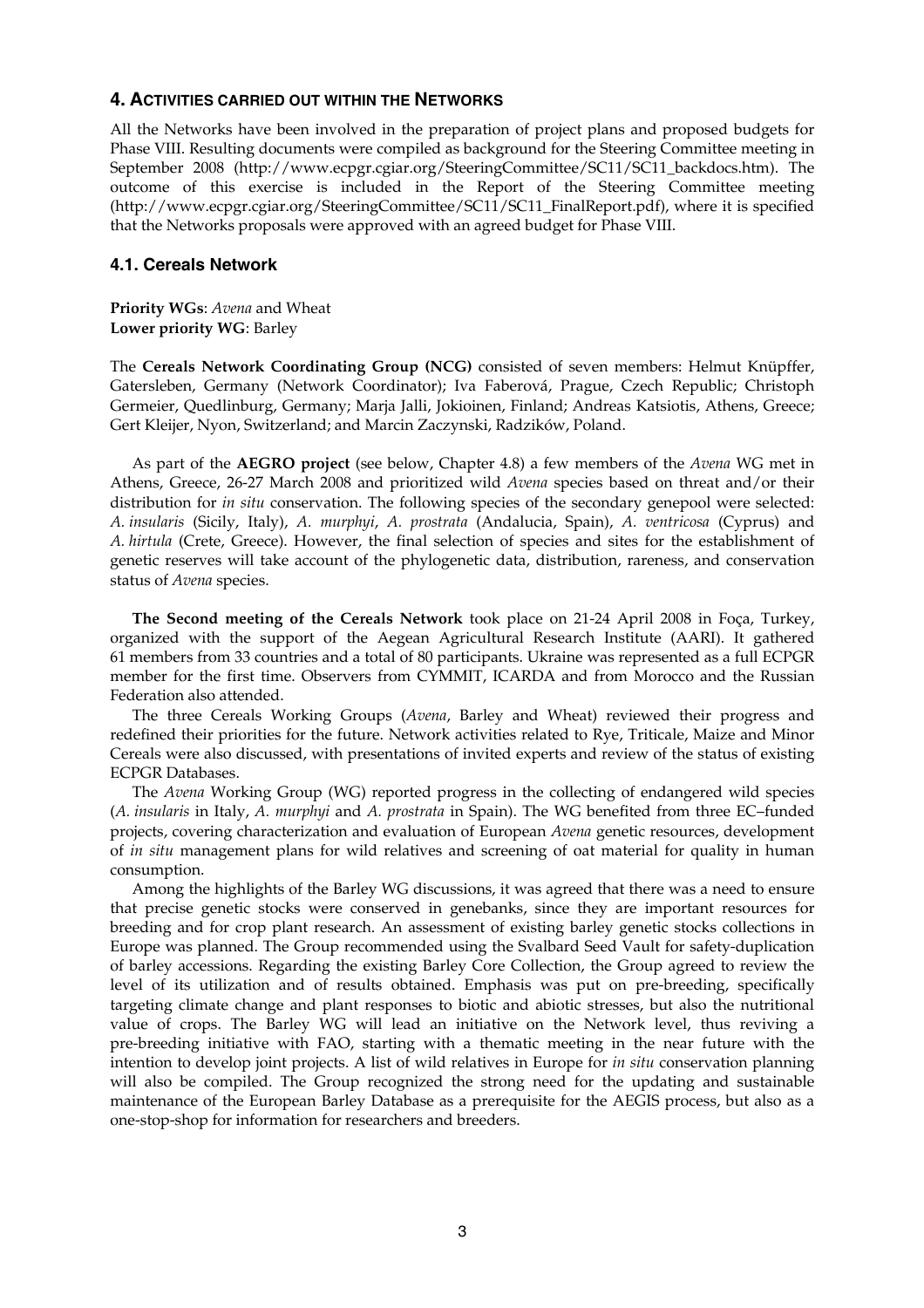The Wheat WG reviewed progress in the participating countries, focusing on organizational structures, facilities and methods used, description of the collections, germplasm distribution, specific use of wheat accessions, documentation and core collections. The Group agreed to further the initiative by producing an inventory of wheat genetic stocks in the public domain and to address the need for capacity building, since cytogenetic skills are required if genebanks take on the commitment to conserve genetic stocks. The European Wheat Database recently improved its functionality with links to pedigree and allele databases. The presence of characterization data is of high value, but the countries were requested to provide their data more actively. The Group intended to develop projects on evaluation of wheat genetic resources for nutritional traits, response to pests and diseases, and traits associated with climate change.

 The Cereals Network meeting demonstrated throughout the meeting that there was significant interest and readiness in taking the AEGIS ideas and principles foreword. The *Avena* WG made steps towards the identification of Most Appropriate Accessions (MAAs) and decided on the appropriate methodology to adopt in order to make progress in the creation of a European *Avena* Collection. The Barley WG agreed to start the AEGIS activities by updating the database and discussing criteria for selection of MAAs.

 All the Chairs and Vice-Chairs were reconfirmed and Jens Weibull, Sweden, was elected as new Vice-Chair of the *Avena* WG. A draft report of the meeting was made available on the ECPGR Web site (http://www.ecpgr.cgiar.org/Networks/Cereals/Cereals\_Network\_2ndMeeting\_Draft\_Feb09.pdf).

 The Network Coordinator, Helmut Knüpffer has been involved, in the first part of the year, in identifying institutions and related needs regarding the regeneration and safety-duplication of priority accessions, as part of the Trust-funded ECPGR project (see below, Chapter 7). The project was approved for funding the regeneration of nearly 4,000 accessions of *Aegilops*, Barley, Maize, Sorghum and Wheat. Beneficiaries of a total support of about US\$ 88 000 will be institutes in Armenia, Azerbaijan, Belarus, Bulgaria, Georgia, Greece, Hungary and Israel.

#### **4.2. Forages Network**

#### **Priority WG**: Forages

The **Forages Network Coordinating Group** consisted of seven members: Merja Veteläinen, Finland (Network Coordinator); Beat Boller, Zürich, Switzerland; Lajos Horváth, Tápiószele, Hungary; Chris Kik, Wageningen, The Netherlands; Petter Marum, Ilseng, Norway; Valeria Negri, Perugia, Italy; and Evelin Willner, Malchow/Poel, Germany.

 The Working Group on Forages has been undergoing a systematic exercise to proceed with the identification of Most Original Accessions and holders of Primary Collections, with priority for *Dactylis*, *Festuca*, *Lolium*, *Medicago, Phleum*, *Poa* and *Trifolium*.

 The Network Coordinator, Merja Veteläinen, was sponsored by ECPGR to take part in the meeting of the AEGRO project in Quedlinburg, Germany, 18-19 September 2008, in order to link with this *in situ* initiative. As a result, the Forages WG was planning to take an initiative to identify European sites for *in situ* conservation in coordination with similar initiatives developed within the context of the AEGRO project (see below, Chapter 4.8).

 In March 2008 the Israel Plant Gene Bank informed the Secretariat about their need to discontinue the responsibility of maintaining the ECPGR *Trifolium alexandrinum* and *T. resupinatum* databases. The Forages WG will need to explore the opportunity to assign this responsibility to a different institute.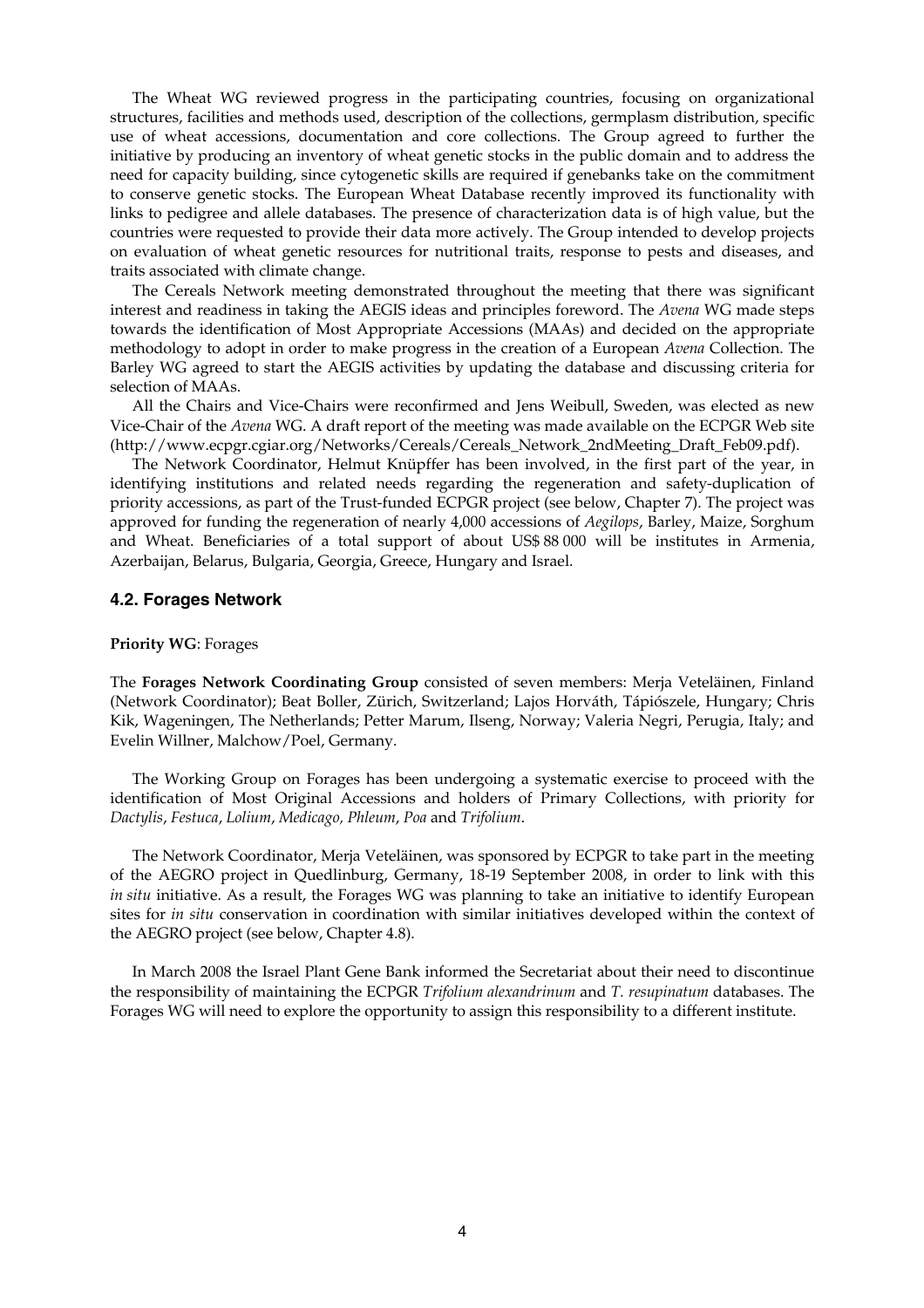#### **4.3. Fruit Network**

**Priority WGs**: *Malus/Pyrus* and *Prunus* **Lower priority WG**: *Vitis*

 The **Fruit Network Coordinating Group** consisted of seven members: Marc Lateur, Gembloux, Belgium and Emilie Balsemin, Bordeaux, France (co-Coordinators); Daniela Benediková, Piešt'any, Slovakia; Stein Harald Hjeltnes, Leikanger, Norway; Erika Maul, Siebeldingen, Germany; Matthew Ordidge, Reading, United Kingdom; and Jesus Ortiz, Madrid, Spain.

 Matthew Ordidge from the University of Reading, United Kingdom, took over the responsibility for the management of the ECPGR *Malus* Database from Emma-Jane Allen, Imperial College.

 In order to replace the vacant role of Network Coordinator after the departure of Ken Tobutt, an email consultation among the Network Coordinating Group members was organized by the Secretariat. As a result, Marc Lateur and Emilie Balsemin were selected in December 2008 to act as Interim Network co-Coordinators, with complementary functions, until the next meeting of the Network Coordinating Group.

 A meeting of the ECPGR **Fruit Database Managers** (*Malus, Prunus*, *Pyrus* and *Vitis*) and an **ad hoc meeting of European experts on Fruit synonyms** were organized at Gembloux, Belgium on 23-25 June 2008 at the Centre Wallon de Recherches Agronomiques (CRA-W).

 The meetings aimed at harmonizing and sharing progress in the management of European fruit tree collections. Firstly, the European Central Crop Database Managers of *Malus* (University of Reading, UK), *Prunus* (INRA, Bordeaux, France), *Pyrus* (CRA-W, Gembloux, Belgium) and *Vitis* (Julius Kühn Institute, Siebeldingen, Germany), compared the databases and evaluated their progress.

 Exploring techniques that would allow a harmonization of the DBs and comparing experiences in DB management, a vision of the future development of the DBs online was developed. The SynoPyrus software, developed by O. Roger and M. Lateur was demonstrated and all DB managers agreed to use it in the future to identify synonyms that are posing important problems in the management of collections, as well as in the elaboration and use of the DBs.

 The DB accessions for *Malus*/*Pyrus* and *Prunus* were analyzed with the objective of validating lists of synonyms according to the best reference books for each crop, in order to identify the Most Appropriate Accessions (MAAs) to be included in the European Collection, currently being defined by the AEGIS initiative. More than 1400 pear and 600 cherry accession names were examined by the respective expert groups with the view to defining their most appropriate names, country of historic origin, synonyms linked with bibliographic references and a reference description that could be used for the validation of the accession identity.

 Participants also agreed on the necessity to define common rules and methodologies for the introduction of photographs for each accession within the DB, using standardized models as much as possible.

 Making use of the ECPGR lower priority funds, a new Web site of the **European** *Vitis* **Database** was under establishment at the Julius Kühn Institut, Bundesforschungsinstitut für Kulturpflanzen (JKI), Quedlinburg. The Database has been completely reprogrammed, making it compatible with the Multicrop Passport Descriptors (MCPD) and the EURISCO format and also in view of developing modules enabling partners to modify specific data records: addition, updating and deletion of single records, uploading of descriptor data and downloading of records.

 The Report of a Working Group on *Vitis*, First Meeting, 12-14 June 2003, Palić, Serbia and Montenegro, was published online (http://www.ecpgr.cgiar.org/workgroups/vitis/vitis.htm) and printed.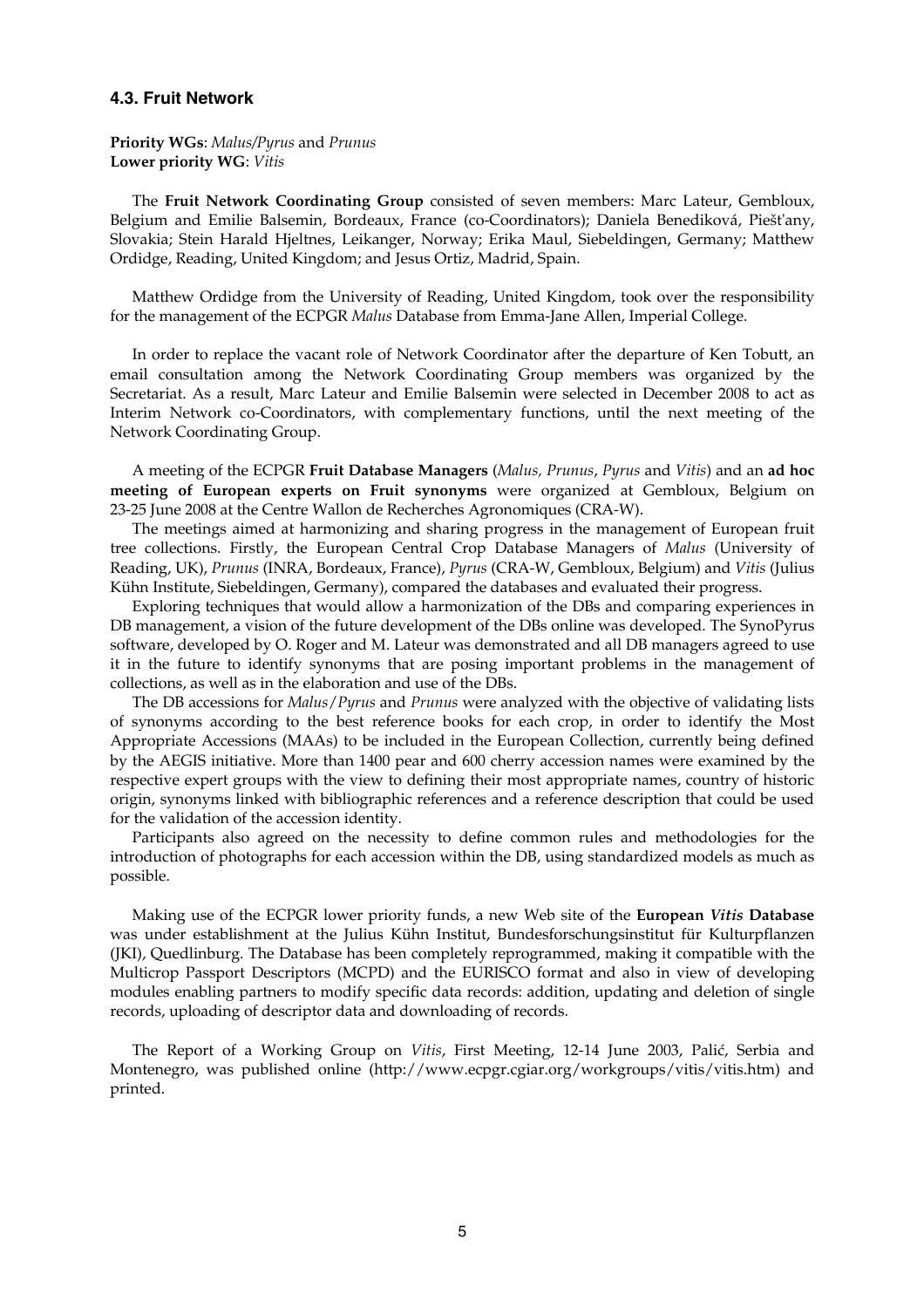#### **4.4. Oil and Protein Crops Network**

#### **Priority WG**: Grain Legumes

The **Oil and Protein Crops Network Coordinating Group** consisted of four members: Mike Ambrose, Norwich, United Kingdom (Network Coordinator); Siyka Angelova, Sadovo, Bulgaria; Andrea Carboni, Bologna, Italy; and Gérard Duc, Dijon, France.

 A new version of the **ECPGR** *Pisum* **Database** was prepared by Mike Ambrose, John Innes Centre (JIC), Norwich, UK, and off-line, downloadable files were made available from the DB entry page. These provide data from 43 collections in 26 European countries. A Web-searchable version was planned. A link was provided under the Grain Legumes WG Web page to the *Pisum* Gene List, maintained at the JIC on behalf of the *Pisum* Genetics Association. This includes descriptions, publications and genetic stocks information for all published genes in *Pisum*. The genetic stocks are maintained within the JIC *Pisum* Germplasm collection.

 On behalf of the Network, Maria José Suso, Spain and Siyka Angelova, Bulgaria, attended the **meeting of the AEGRO project in Quedlinburg**, Germany, 18-19 September 2008, in order to link with this *in situ* initiative (see below, Chapter 4.8). The importance of grain legumes in providing ecosystem services, in particular by preserving a diversity of beneficial pollinators, was stressed and picked up by the meeting.

 Members of the Grain Legumes Network, Maria José Suso, Spain, Margarita Vishnyakova, Russian Federation and Mike Ambrose, UK, contributed to the preparation of the **regeneration guidelines on lentil and faba bean**. These short and practically oriented guidelines were compiled by Bioversity International and the Global Crop Diversity Trust to help genebank staff regenerate their collections at a high standard.

 The Network Coordinator, Mike Ambrose, was involved, in the first part of the year, in identifying institutions and related needs regarding the regeneration and safety-duplication of priority accessions, as part of the Trust-funded ECPGR project (see below, Chapter 7). The project was approved for funding the regeneration of over 1200 accessions of chickpea, common bean, cowpea, faba bean, grass pea, and lentil. Beneficiaries of a total support of about US\$ 27 000 will be institutes in Albania, Azerbaijan, Bulgaria, Georgia, Hungary and Portugal.

#### **4.5. Sugar, Starch and Fibre Crops Network**

**Priority WGs**: *Beta* and Fibre Crops (Flax and Hemp); Medicinal and Aromatic Plants **Lower priority WG**: Potato

 The **Sugar, Starch and Fibre Crops Network Coordinating Group** consisted of four members: Lothar Frese, Quedlinburg, Germany (Network Coordinator); Ana Maria Barata, Braga, Portugal; replacing Dea Baričevič, Ljubljana, Slovenia; Roel Hoekstra, Wageningen, The Netherlands; and Martin Pavelek, Šumperk, Czech Republic.

 Following a decision taken at the Medicinal and Aromatic Plants WG meeting in Olomouc, Czech Republic, June 2007, the Secretariat facilitated the selection of a new Chair for the Group, replacing Dea Baričevič, through email consultation. In December 2008, Ana Maria Barata, Portugal was selected as interim Chair until the next regular meeting and Åsmund Asdal, Norway agreed to serve as interim Vice-Chair.

 Plans made by the ECPGR Working Group on *Beta* for the last part of Phase VII can partly be implemented by Work Package 6 (case study on *Beta*) of the EU-funded **AEGRO project** (see below, Chapter 4.8). During the AEGRO meeting held in Quedlinburg, Germany, 18-19 September 2008, Miguel Pinheiro de Carvalho, University of Madeira, Portugal, reported about surveying populations of *Beta* and *Patellifolia* species in the Madeira archipelago. Recommendations for the establishment of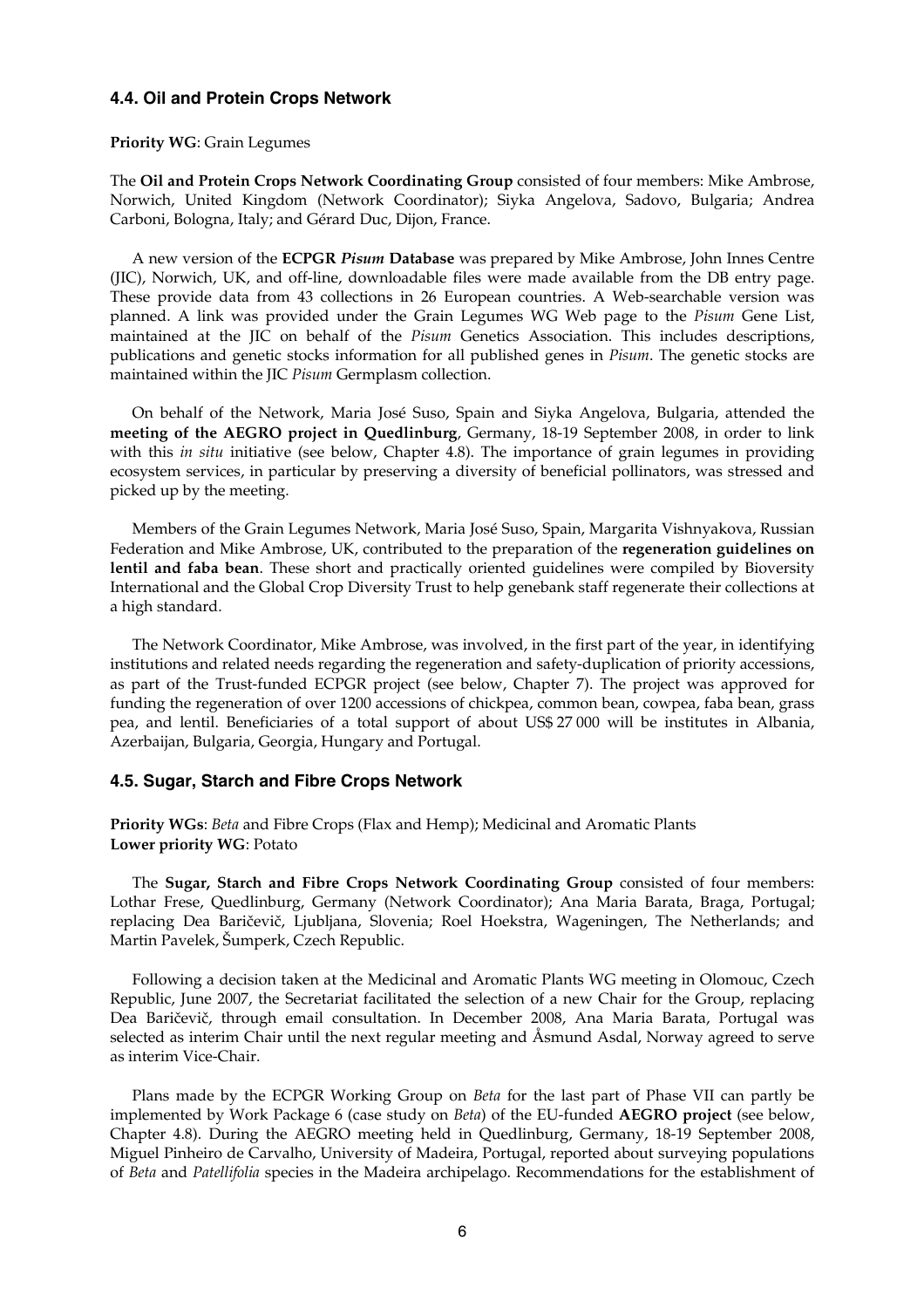genetic reserves will be based on genetic data to be obtained from samples sent to the Julius Kühn Institute, Quedlinburg, Germany for molecular analysis.

 As part of the Network's workplan, a Letter of Agreement was established in October 2008 between Bioversity International and the Julius Kühn Institut, Federal Research Centre for Cultivated Plants (JKI), Quedlinburg, Germany. The objective was to design an application for updating Multicrop Passport Data (MCPD) and perform duplicate searches. The redesigned application will be used for updating the International Database for *Beta* (IDBB).

The following report was made available on the Web

(http://www.ecpgr.cgiar.org/Workgroups/beta/beta.htm):

Report of a Working Group on *Beta* and the World *Beta* Network. Third Joint Meeting, 8-11 March 2006, Puerto de la Cruz, Tenerife, Spain. (Part I, revised draft, March 2008).

#### **4.6. Vegetables Network**

**Priority WGs**: Cucurbits, Leafy Vegetables and Umbellifer Crops **Lower priority WGs**: *Allium*, *Brassica* and Solanaceae

 The **Vegetables Network Coordinating Group** consisted of seven members until the Steering Committee agreed in September 2008 to raise the maximum number to ten members. At this point the NCG decided to operate with 11 people, involving all the Chairs and Vice-Chairs: Dave Astley, Warwick, United Kingdom (Network Coordinator); Noortje Bas, Wageningen, The Netherlands; Ferdinando Branca, Catania, Italy; Marie-Christine Daunay, Montfavet, France; Maria José Díez, Valencia, Spain; Willem van Dooijeweert, Wageningen, The Netherlands; Emmanuel Geoffriau, Angers, France; Joachim Keller, Gatersleben, Germany; Teresa Kotlińska, Skierniewice, Poland; Katerina Karlová-Smékalov, Olomouc-Holice, Czech Republic; and Rob van Treuren, Wageningen, The Netherlands.

 Following the resignation in January 2008 of Dave Astley, UK as the Chair of the Umbellifer Crops WG, a process to find an interim Chair was started by the Secretariat via email. Emmanuel Geoffriau, France, was selected as the new Interim Chair in June 2008 and until the next regular meeting.

 The NCG met for an extraordinary meeting on 18 April in Wageningen, The Netherlands, to discuss the preparation of workplans and budget proposals for Phase VIII.

 Lower priority funds (Solanaceae) were used by Marie-Christine Daunay, France to visit the Botanical and Experimental Garden, Radboud University Nijmegen, The Netherlands, which is the managing institute for the **ECPGR Solanaceae Database**. Corrections to be made to the database, which were pending since the beginning of 2005, were finally made. The DB data integrity was improved, eliminating inconsistencies in the accession numbering system and providing clearer characterization data.

 The *Allium* and *Brassica* Working Groups were involved in the meeting of curators and database managers of the four **AEGIS Model Crops** that took place in Radzików, Poland, 1-3 July 2008 (see below, Chapter 6). As documented in the model crops reports (see AEGIS Web site http://www.ecpgr.cgiar.org/AEGIS/AEGIS\_home.htm), clear guidelines were agreed on the treatment of *in vitro* stored and cryopreserved material.

 The Model Crops meeting included also a presentation by Daniela Horna (International Food Policy Research Institute - IFPRI), in which she presented a tool for economical evaluation of genebank procedures. The *Allium* Working Group was interested in using this tool to analyze the costs of the cryopreservation protocol. A student form the Hannover University, Germany, will use this tool and work on technological and economic evaluation of garlic cryopreservation vs. field culture in the frame of his Master Thesis.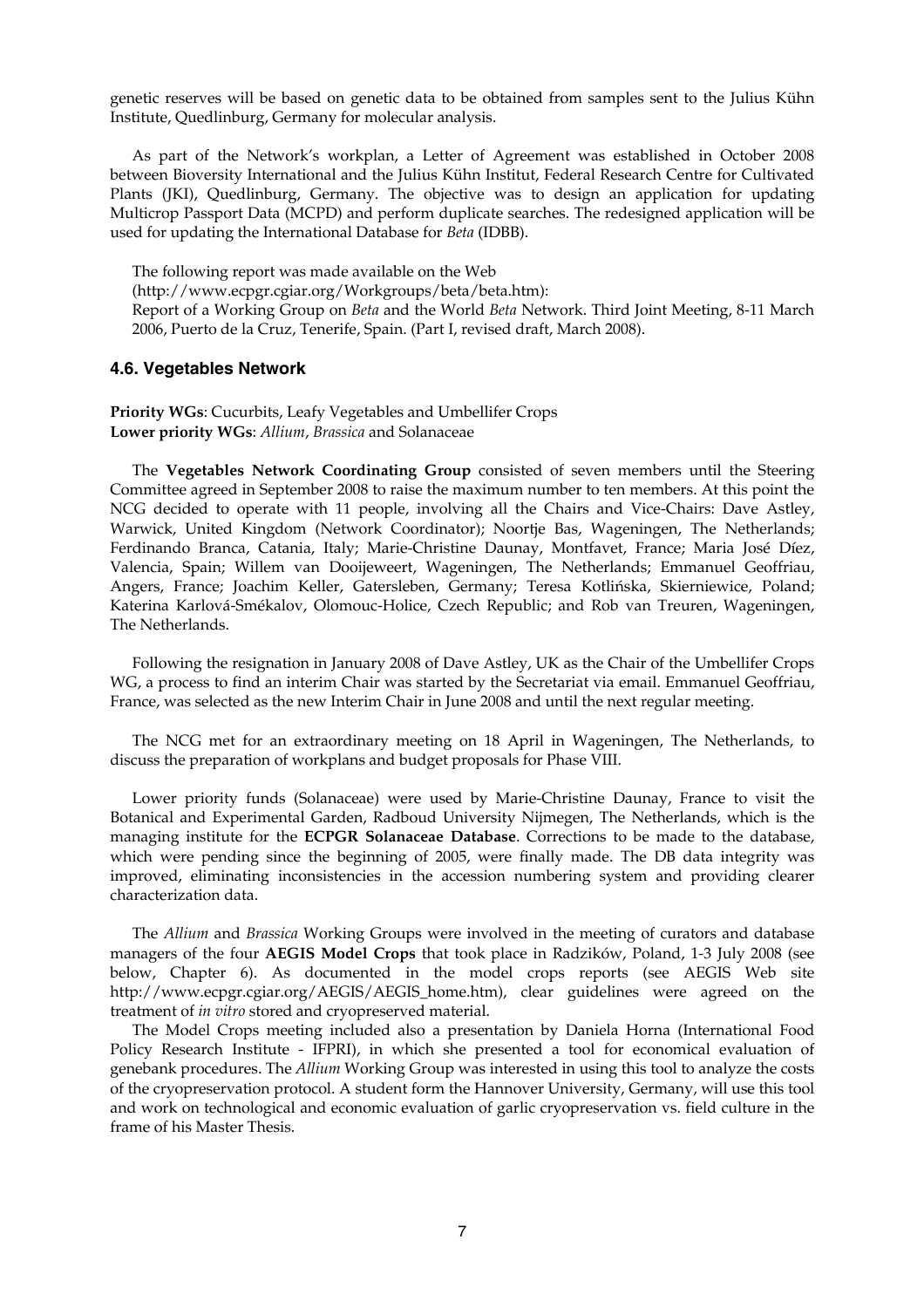The European **GENRES project EURALLIVEG** continued its activities that are fully in line with the *Allium* WG plans. Molecular screening of 550 shallot accessions was completed and other accessions were cryopreserved. In the framework of this project, a project meeting was held at the University of Potenza, Italy on 8-9 July 2008. A further special meeting was organized at the Crop Research Institute, Prague on 12 December 2008.

 The Chair of the *Brassica* WG participated, as a project partner, in **the meeting of the AEGRO project in Quedlinburg**, Germany, 18-19 September 2008, where he reported about ongoing surveys of wild *Brassica* in Sicily. Demographic data and seed samples were collected in view of undertaking chemical, molecular and morphological characterization.

**An ad hoc meeting of the Cucurbits Working Group** took place at the Warsaw University of Life Science, Poland, on 23-24 October 2008, aimed at starting the implementation of AEGIS within the Working Group. Representatives from Bulgaria, Czech Republic, Georgia, Germany, Hungary, Israel, Latvia, The Netherlands, Poland, Portugal, Spain, Turkey and Ukraine attended the meeting. These countries hold the major part of important Cucurbit collections in Europe.

 The status of the National Collections was updated by all the attending members. The current state of the European Central Cucurbits Database (ECCUDB) was presented to the participants, who were asked to provide new passport and characterization data in order to improve the quality of the database. The background, goal and scope of AEGIS, as well as the concept of the Most Appropriate Accessions (MAAs) and the role of the Working Groups in the implementation of AEGIS, were explained. A case study based on the collection of *Cucurbita pepo*, carried out in the COMAV genebank, (Valencia, Spain) was prepared in order to test the selection of the MAAs. Further case studies were planned, in order to cover all the possible features of the collections included in the Working Group. Plans for action were established in order to improve the level of safety storage for cucurbits. Progress was also made on the development of minimum descriptor lists for *Cucurbita*, *Lagenaria* and *Momordica* spp. Being involved in these crops, members from Germany and Israel will develop and review the descriptors. The status of need for regeneration was revised and possible solutions were discussed. A survey for conservation, management and regeneration procedures of cucurbit genetic resources, developed by the *Brassica* WG and adapted by the Vice-Chair of the Cucurbits WG was discussed. Members were encouraged to fill it, in order to initiate the establishment of standards to be used for the maintenance and regeneration of the MAAs.

**A public awareness initiative** mobilizing the Solanaceae WG was started by Wolfgang Palme, Austria. It was decided to dedicate the 2009 Schoenbrunn Seminar to minor crops of Solanaceae. Seeds of *Solanum melongena*, *S. aethiopicum*, *S. macrocarpon* and *Physalis* were requested from partners in the Network. These will be planted as demonstration of the existing diversity. The objective of the seminar will be to connect growers, traders, processors and consumers. Lectures will be offered and tasting and degustation sessions arranged.

Within the framework of the Working Group on Cucurbits, funds were dedicated to priority **safety-duplication of over 1000 Bulgarian accessions** of *Cucumis, Cucurbita*, *Lagenaria* and *Luffa*. These unique accessions, conserved at the Institute of Plant Genetic Resources "K. Malkov" (IPGR), Sadovo, will be sent to the Centre for Genetic Resources, the Netherlands (CGN), to be conserved under a "black box" arrangement. It is expected that the accessions that are safety-duplicated as part of this agreement will, in due time, be proposed by Bulgaria for registration as European accessions.

 The ECPGR Pepino (*Solanum muricatum*) Database was made available online by the Institute for the Conservation and Improvement of Agrodiversity, COMAV, Universidad Politécnica de Valencia, Spain (http://www.comav.upv.es/muricatum.HTML).

 A common entry page (http://documents.plant.wur.nl/cgn/pgr/lvintro/) was developed by the Centre for Genetic Resources, the Netherlands (CGN), within the framework of the EU GENRES project entitled ""Leafy vegetables germplasm, stimulating use" (AGRI-2006-0262). This Web site provides access to the updated **ECPGR International** *Lactuca* **Database** (ILDB) and to three newly developed **ECPGR databases containing information on accessions of spinach, chicory and minor leafy vegetables,** respectively. Data were collected from accessions that, in principle, were available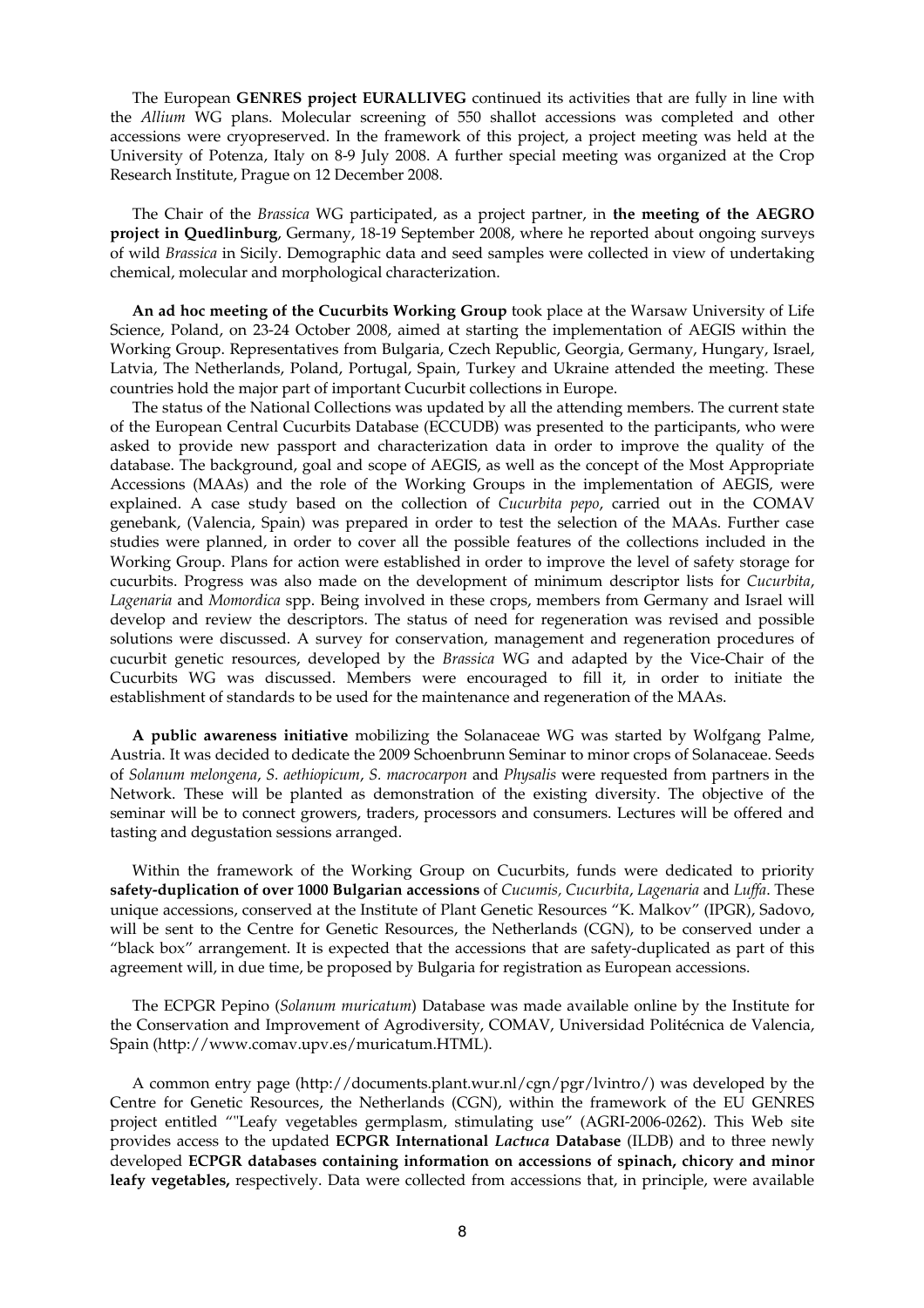for distribution. The aim is to cover all known European collections and to include the main collections from outside Europe as well. The databases also provide access to characterization and evaluation data generated within the framework of the EU GENRES project. The Lettuce and Spinach Databases are maintained by CGN; the Chicory Database is maintained by the Groupe d'Etudes et de Contrôle des Variétés et des Semences (GEVES), France and the Minor Leafy Vegetables Database is maintained by the Leibniz-Institute of Plant Genetics and Crop Plant Research (IPK), Germany.

 The project has overall enabled the WG in carrying out its priority activities, including removing regeneration backlogs and initiating the arrangements for safety-duplication among some partners.

 The **ECPGR Pepper Database**, maintained by the Aegean Agricultural Research Institute (AARI), was made searchable online (http://www.ecpgr.cgiar.org/Databases/Crops/Pepper.htm).

The following reports and descriptors lists were made available on the Web:

- Cucurbits WG (http://www.ecpgr.cgiar.org/Workgroups/Cucurbits/Cucurbits.htm))
	- − Report of a Working Group on Cucurbits. First Meeting, 1-2 September 2005, Plovdiv, Bulgaria
	- − Report of a Working Group on Cucurbits. Ad hoc Meeting, 23-24 October 2008, Warsaw, Poland (draft))
	- − Minimum descriptors for Cucurbits (*Cucurbita* spp., cucumber, melon and watermelon)
- Leafy Vegetables WG

(http://www.ecpgr.cgiar.org/Workgroups/Leafy\_Vegetables/Leafy\_Vegetables.htm)

- − Report of a Working Group on Leafy Vegetables. First Meeting, 13-14 October 2005, Olomouc, Czech Republic
- − Minimum descriptors for Leafy Vegetables (cultivated lettuce, wild Lactuca spp., spinach, leaf chicory, witloof, endive, root chicory)
- Solanaceae WG (http://www.ecpgr.cgiar.org/Workgroups/solanaceae/solanaceae.htm)
	- − Minimum descriptors for *Capsicum*, eggplant and tomato
	- − Minimum descriptors for *Cyphomandra*, pepino, *Physalis* (drafts)

#### **4.7. Documentation and Information Network**

The composition of the **Documentation and Information Network Coordinating Group** was revised during a meeting of the EURISCO Advisory Group (EAG) in March 2008. A proposal to reduce duplication of coordinating bodies was made, with a suggestion to incorporate all the tasks in the NCG, including the advisory role to EURISCO.

 The composition of the NCG was proposed to be enlarged, maintaining a balanced number of Central Crop Database Managers and National Focal Points, including NordGen and SEEDNet representatives, as well as four *ex officio* standing guests (*In situ* and On-farm Network representative, EURISCO Coordinator, ECPGR Coordinator, and the Information Technology representative of the institute hosting EURISCO). The proposal to enlarge the NCGs to a maximum of ten people was accepted by the SC in September 2008.

 NCG members in 2008 were the following: Frank Begemann, Bonn, Germany (Network Coordinator); Iva Faberová, Prague, Czech Republic; Theo van Hintum, Wageningen, The Netherlands; Helmut Knüpffer, Gatersleben, Germany; Jonas Nordling, Alnarp, Sweden (NordGen); Idin Fazlic, Sarajevo, Bosnia and Herzegovina (SEEDNet); Ahmet Semsettin Tan, Menemen, Turkey; Ian Thomas, Aberystwyth, United Kingdom. The standing guests were Sónia Dias and Lorenzo Maggioni, ECPGR Secretariat, Rome; Michael Mackay, Bioversity International, Rome and José Iriondo, Spain (*In situ* and On-farm Network representative).

 A **EURISCO Advisory Group meeting was held** at the Central Office of the Federal Agency for Agriculture and Food (BLE) in Bonn, Germany **on 12 March 2008** (already reported in the ECPGR Technical report for 2007, available at:

http://www.ecpgr.cgiar.org/Networks/Info\_doc/info\_doc.htm).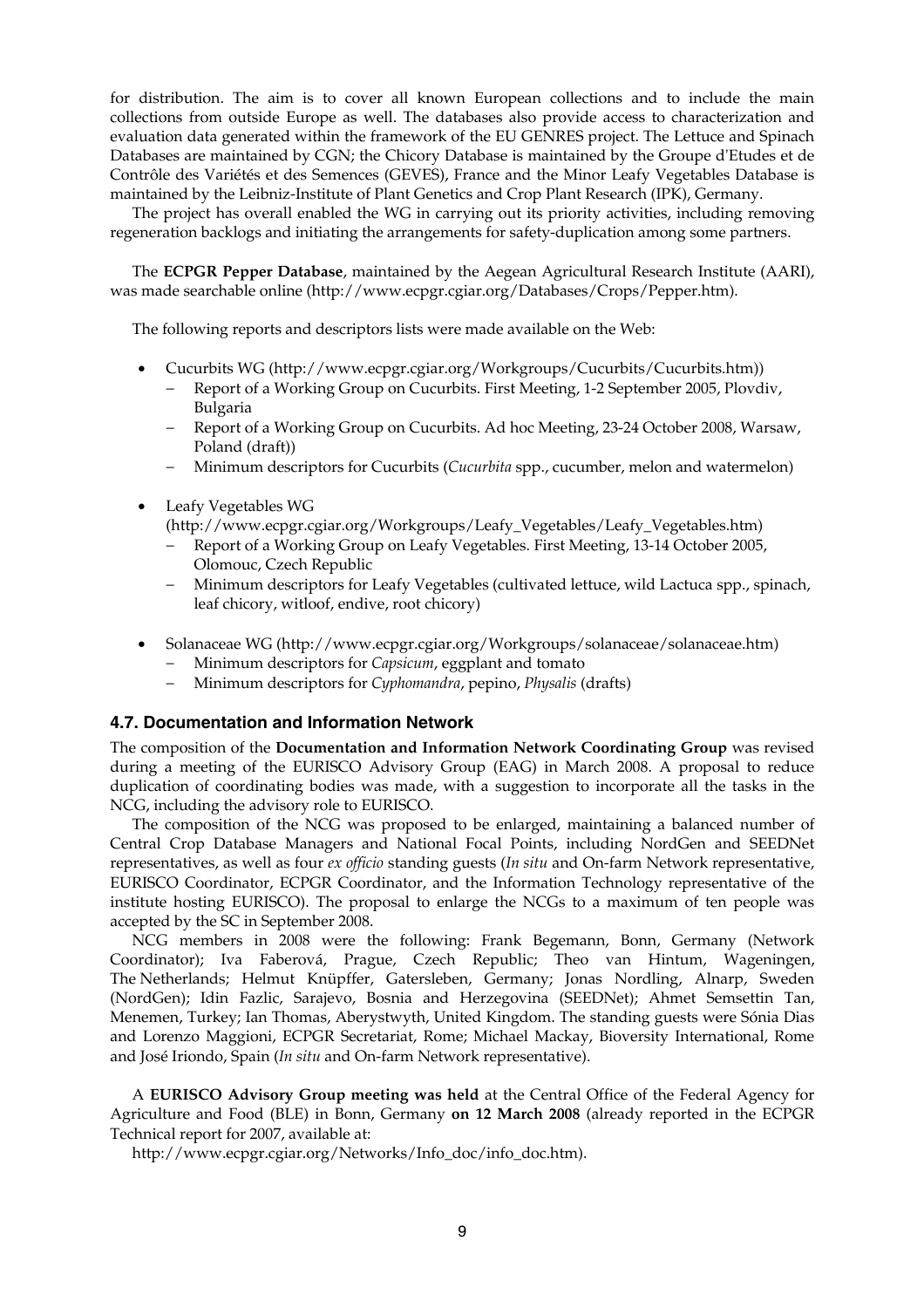Following the initiative to adopt an enlarged Doc & Info NCG, operating also as EAG, new Terms of Reference were drafted, also including the governance of EURISCO, and were approved by the SC in September 2009. The NCG was given the responsibility to act as the specific advisory body with the function to monitor progress in the development and maintenance of EURISCO, as well as to provide advice to Bioversity International, acting on behalf of the ECPGR Secretariat, for the further development of EURISCO.

 As part of the **EPGRIS3 project, a meeting was held in Bonn, Germany on 13-14 March 2008**, back-to-back with the EAG meeting (already reported in the ECPGR Technical report for 2007). The minutes of the meeting are available at:

http://www.ecpgr.cgiar.org/Networks/Info\_doc/bonn\_minutes\_final.pdf

 As a result of the proposals agreed during the above meeting, the SC approved the proposed mechanism of registration of accessions in the Multilateral system (MLS) and AEGIS (two new fields in EURISCO on "registry status"), as well as the proposed interim reporting procedure at the national level for Standard Material Transfer Agreement (SMTA) reporting (new table in EURISCO on "SMTA reporting"). The SC concluded that the EURISCO SMTA reporting module should be considered and called an "Interim Module", and should not be interpreted in such a way as to pre-empt any future discussion and decision of the Governing Body of the Treaty on the necessary elements of such a Module.

 Also as a result of the above meeting, a "Vision paper for a European PGR information and documentation landscape" was drafted by Th. Van Hintum, F. Begemann and L. Maggioni and presented at the SC meeting in September 2009. The vision for a future information landscape involves a number of steps to develop and adopt agreed standards, to adopt existing new technologies, to invest in open source software, to carry out capacity building and improve data quality, and to improve coordination of the current information initiatives.

 ECPGR was invited to become one of the associate partners in the project on **Global Information on Germplasm Accessions (GIGA)**, which is funded by three investors (Global Crop Diversity Trust, International Treaty and Bioversity International). The project includes three components: 1) Data standards; 2) The GRIN-Global genebank management information system; 3) the Gateway to Accession Level Information Systems (ALIS). Data will be drawn from existing systems, such as the System-wide Information Network for Genetic Resources (SINGER) of the CGIAR, the European Internet Search Catalogue (EURISCO) and the North American Germplasm Resources Information Network (GRIN). As part of this project, support is given for 50% of the time of the EURISCO Coordinator and the technological developments injected in the project will also be applied to EURISCO.

 In September 2008 the SC approved the collaboration of ECPGR with the GIGA project and endorsed the nomination of Frank Begemann as the ECPGR representative in the ALIS International Steering Committee. The First International Steering Committee (ISC) meeting was organized in October 2008 in Rome, Italy and the ECPGR representative attended the meeting.

 As part of the GIGA project, the Documentation and Information NCG also received an invitation to nominate a representative for the Technical Steering Group (TSG) of the **GRIN-Global project**. The purpose of the TSG is to provide technical input for the development, dissemination, and implementation of GRIN-Global, a joint USDA-ARS/Bioversity International/Global Crop Diversity Trust project, aiming to provide the world's crop genebanks with a powerful, flexible, easy-to-use global PGR information management system.

The NCG agreed in July 2008 to nominate Iva Faberová, who in August 2008 then attended the first TSG meeting in Beltsville and in Ames, United States, with partial support from ECPGR. In her travel report, I. Faberová thought that GRIN-Global could be a flexible and widely applicable genebank documentation system that will be freely available, including the source codes (possibility to adjust the programme to the local conditions), based on open source software. She thought that it could be used by many European genebanks who are developing their management systems. The system was expected to be ready to be tested by different genebanks during 2009.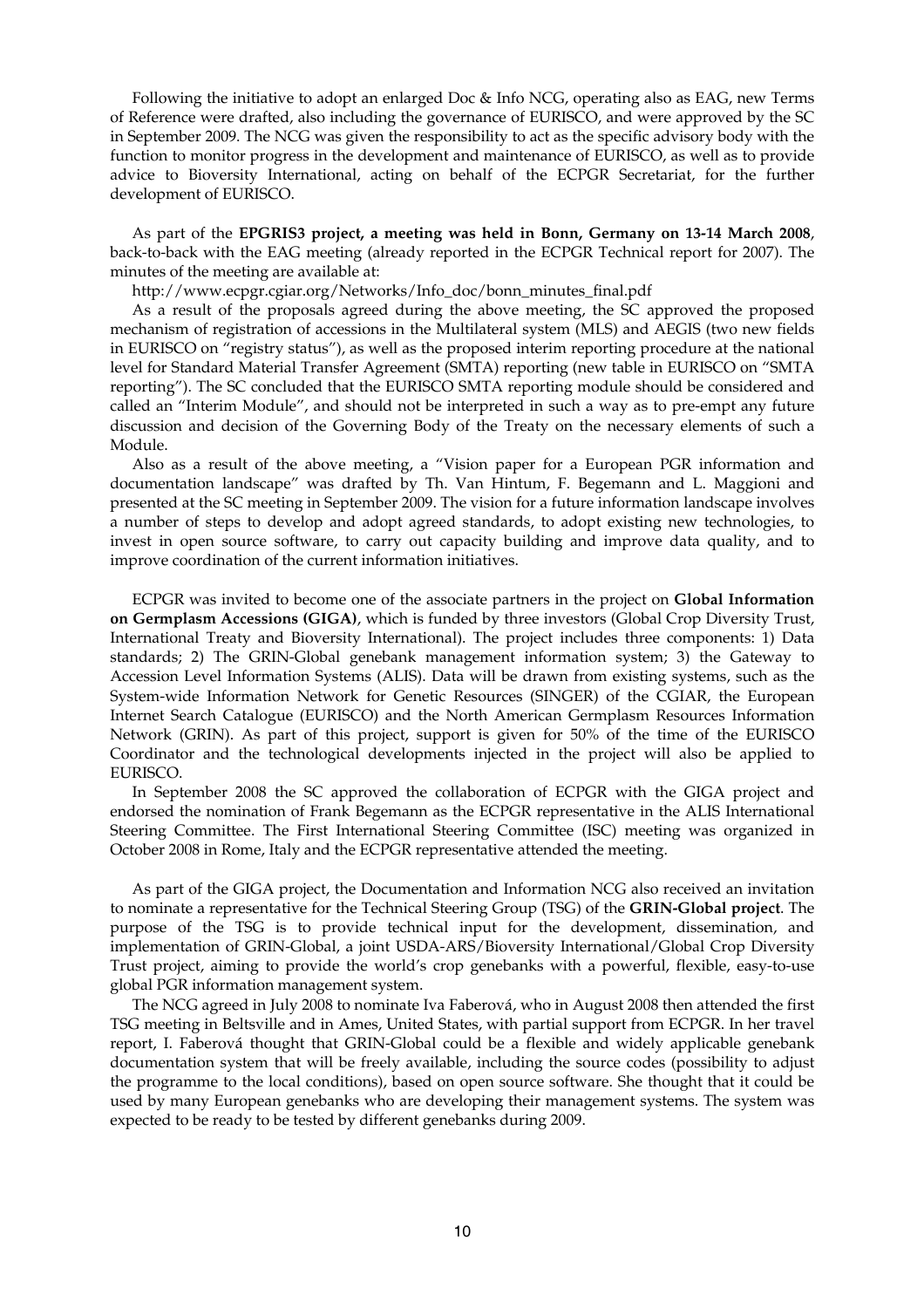During 2008, **EURISCO** has improved in its content, data quality, and technology.

 An evaluation of EURISCO was carried out through an external, independent consultancy commissioned by Bioversity International. The final report on the assessment and the proposed EURISCO road map for the next five years was made available (http://eurisco.ecpgr.org/documents/EURISCO%20external%20evaluation\_assessment.pdf).

 The European countries representation within EURISCO was raised up to 38 countries, with the inclusion of the National Inventories of Albania and Turkey.

 An updated EURISCO Web site, with a more user-friendly and attractive design was launched on 16 July. The new functionalities include the following features: Simple/advanced and multiple searches; Download what has been searched; View passport data; Download Excel, CSV and XML files; Updated information; PA materials available/downloadable; Tools and documents; Meetings and reports and links to other important sources of information. A specific item is informing about implementation of suggestions received as feedback from the users (see http://eurisco.ecpgr.org/releases/news.php).

 A report on EURISCO activities during ECPGR Phase VII was prepared as a background document to the SC meeting (see "EURISCO Coordinator Report 2004–2008" at:

http://www.ecpgr.cgiar.org/SteeringCommittee/SC11/Docs/EURISCO\_ProgressReport\_SD.pdf).

 Two EURISCO fact sheets were made available in 11 languages (see or download them at: http://eurisco.ecpgr.org/releases/fact\_sheet.php). Translations were provided as in-kind contributions form the National Focal Points (NFPs). In 2008 the Spanish translation was made available for the first time.

 The EURISCO poster was updated several times and is available for download at: http://eurisco.ecpgr.org/releases/posters.php.

 At the Regional Meeting of the European Global Biodiversity Information Facility (GBIF) Participant Nodes, EURISCO was presented and appreciated as a model of the European Regional Thematic Network on plant genetic resources. EURISCO data were regularly provided to GBIF.

 A new initiative called "EURISCO Seminars and Trainings" was started, with the objectives to strengthen national capacity in data exchange and the sustainability of EURISCO, as well as to improve data completeness by enhancing the quality and quantity of data flowing into the Catalogue. This is obtained by providing one-to-one training to NFPs. Two of these seminar and trainings were given in Spain (November 2008) and Albania (December 2008). These seminars and trainings resulted in agreed outputs and recommendations for the National Inventories (NIs) (more at http://eurisco.ecpgr.org/contact\_menu/training.php).

 In Albania, the EURISCO Seminar and Training was part of the workshop organized by the Agricultural University of Tirana and the Albanian Genebank with support from FAO, SEEDNet and ECPGR/Bioversity International.

 Following the decision by the SC to use EURISCO as a mechanism of registration of accessions in the MLS and AEGIS, both fields "MLS" and "AEGIS" were implemented and became searchable in EURISCO as of November. At the end of 2008, three countries (Czech Republic, Germany and the Netherlands) had registered a total of over 158 000 accessions as part of the MLS.

 The monitoring of the visitors' log on the new EURISCO Web site provides a good overview of who is looking for information and on what. From 16 July to December 2008, the number of visitors to EURISCO reached almost 3000 visits, with a 50% increase in new visitors, and almost 50% of visitors returning. The information maintained in EURISCO has been searched from 86 countries.

 Three e-bulletins, in June, July and December, were produced and made available on the EURISCO Web site (http://eurisco.ecpgr.org/releases/issues.php), and three articles were published in the Newsletter for Europe.

 Some facts and numbers are worth highlighting regarding changes and improvements of EURISCO during 2008:

- The total number of accessions has increased by 44 443, reaching a total of 1 133 695 accessions.
- Two new NIs joined Turkey and Albania, raising the number of participating countries to 38.
- There was increase of 21 data sources, reaching 251 institutes conserving PGR.
- The number of species represented in the germplasm collections, increased by 46 species, reaching 8739 species.
- Number of updates of the NIs has increased significantly, and this is reflected by the increase of the number of accessions in NIs' updates, which ranged from 248 to 9747 accessions.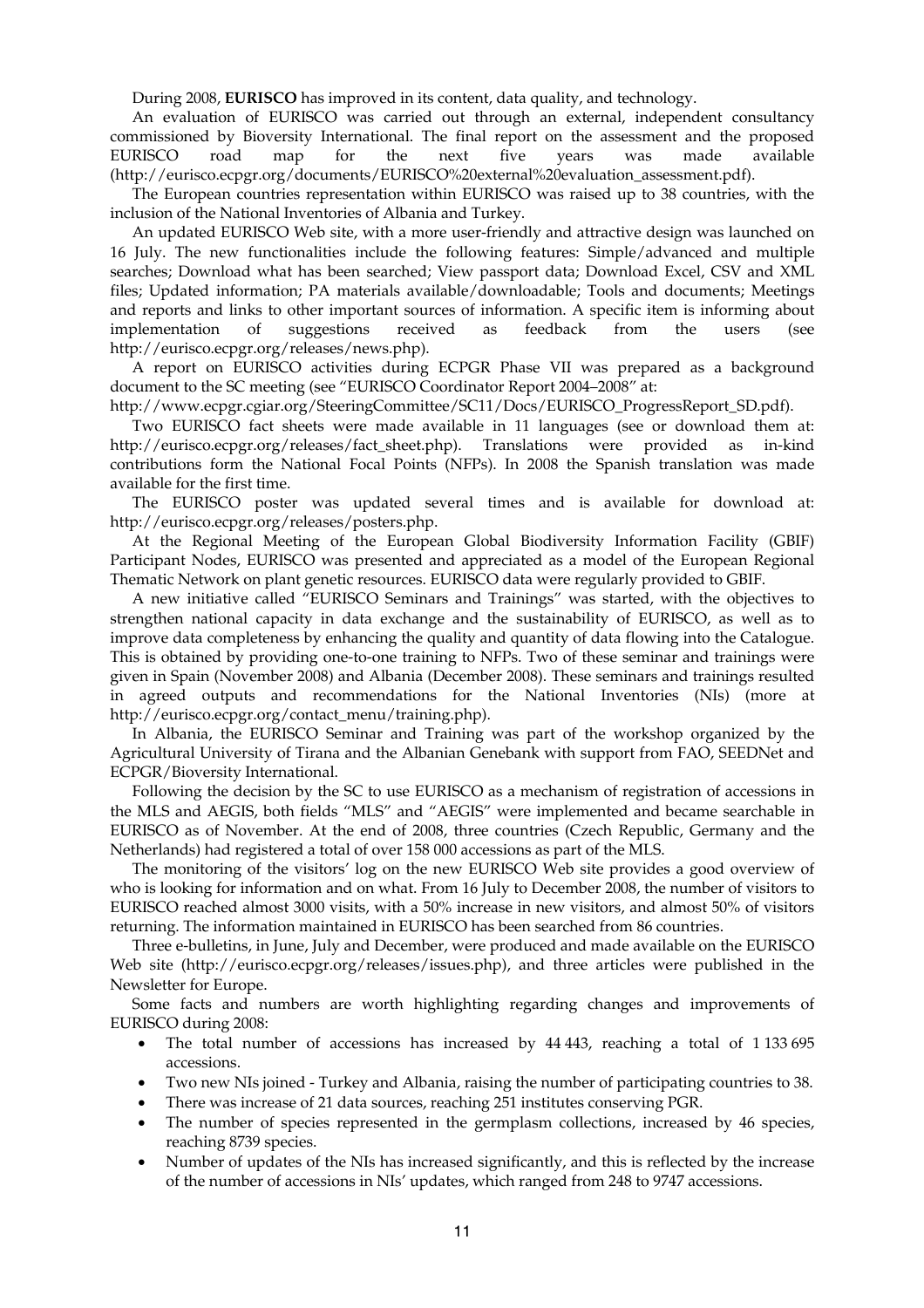- As for the type of material maintained in these NIs and searchable through EURISCO, e.g. "wild" increased by 15%, "landraces" by 7%, "breeding" by 16% and "founder stock-base population" by 42%.
- MLS registration in less than two months reached 14% of the EURISCO total accessions.

#### **4.8.** *In situ* **and On-farm Conservation Network**

The *In situ* **and On-farm Conservation Network Coordinating Group** consisted of seven members: Nigel Maxted, Birmingham, United Kingdom (Network Coordinator); Lothar Frese, Quedlinburg, Germany; Paul Freudenthaler, Linz, Austria; José Iriondo, Madrid, Spain; Valeria Negri, Perugia, Italy; Zdeněk Stehno, Prague, Czech Republic and Jens Weibull, Alnarp, Sweden.

 In September 2008, the SC recognized that the existing Task Forces of the *In situ* conservation Network have long-term plans of action and therefore deserve the status of "Working Groups". The two Task Forces were therefore converted into WGs, as follows:

1. WG on "Wild Species Conservation in Genetic Reserves"

2. WG on "On-farm Conservation and Management"

 As a consequence, participation in regular meetings of the above WGs will be subject to the "quota system" in Phase VIII of ECPGR.

 The first coordination meeting and second workshop of the EU project for "An Integrated European *In Situ* Management Workplan: Implementing Genetic Reserve and On-Farm Concepts (**AEGRO**)" was held in Quedlinburg, Germany, 18-19 September 2008. ECPGR contributed to this workshop by supporting the participation of a few representatives from Working Groups that were not directly involved as partners in the project, i.e. Forages (Merja Veteläinen, Finland), Grain Legumes (Maria José Suso, Spain) and *Beta* (Maria Cristina Duarte, Portugal).

 The AEGRO project, an initiative of the ECPGR *In situ* and On-farm Conservation Network, aims to support ECPGR crop-specific Working Groups to develop strategic *in situ* conservation activities by creating genetic reserve and on-farm case studies for crop complexes (*Avena*, *Beta*, *Brassica*, *Prunus*). A comprehensive step-wise methodology for the identification of genetic reserve sites has been drafted and made available via the online helpdesk in the project Intranet. The project also aims at establishing a Web portal including an information system assisting the four ECPGR Working Groups in the identification of sites suited for the establishment of genetic reserves. The information system is based on the Crop Wild Relatives Information System (CWRIS) (i.e. the product of the EU-funded project PGR Forum) and will be extended by PLIS, a Population Level Information System, assisting the management of individual populations within genetic reserves.

 A synthesis of case studies and development of baseline quality standards for genetic reserves will then be produced and act as exemplars for the *in situ* conservation of further crop complexes in Europe.

 Additionally, the project aims at facilitating and promoting the establishment of active on-farm conservation sites for landraces (LRs) and policies in favour of LR conservation. Following the publication of the EU Commission Directive 2008/62/EC 20 June 2008 on seed production and marketing, it became relevant to focus on the required decision criteria to implement the abovementioned Directive. Therefore, the project generated a list of definitions for "landrace", "biogeographic region" and "genetic erosion threat" that could serve as a basis to further elaborate the definitions at the national level, if necessary. Elements to be considered, problems and constrains necessary to put these definitions into practice were outlined and an example to estimate the risk of LR loss was proposed. At the EU level, general lack of inventory data for LRs and other varieties is considered a limiting factor in view of the possibility to implement the EC Directive.

 Further, the On-farm Conservation and Management WG recognized the need to inventory European landrace diversity and draw attention to examples of successful on-farm conservation, as well as publicize examples of novel landrace use, as a means of sustaining landrace diversity. Therefore, case studies of on-farm management of timothy in the Nordic countries and Shetland cabbage in Scotland were provided by Network members and uploaded on the dedicated Web site: http://www.ecpgr.cgiar.org/Networks/Insitu\_onfarm/OnfarmTF\_intro.htm.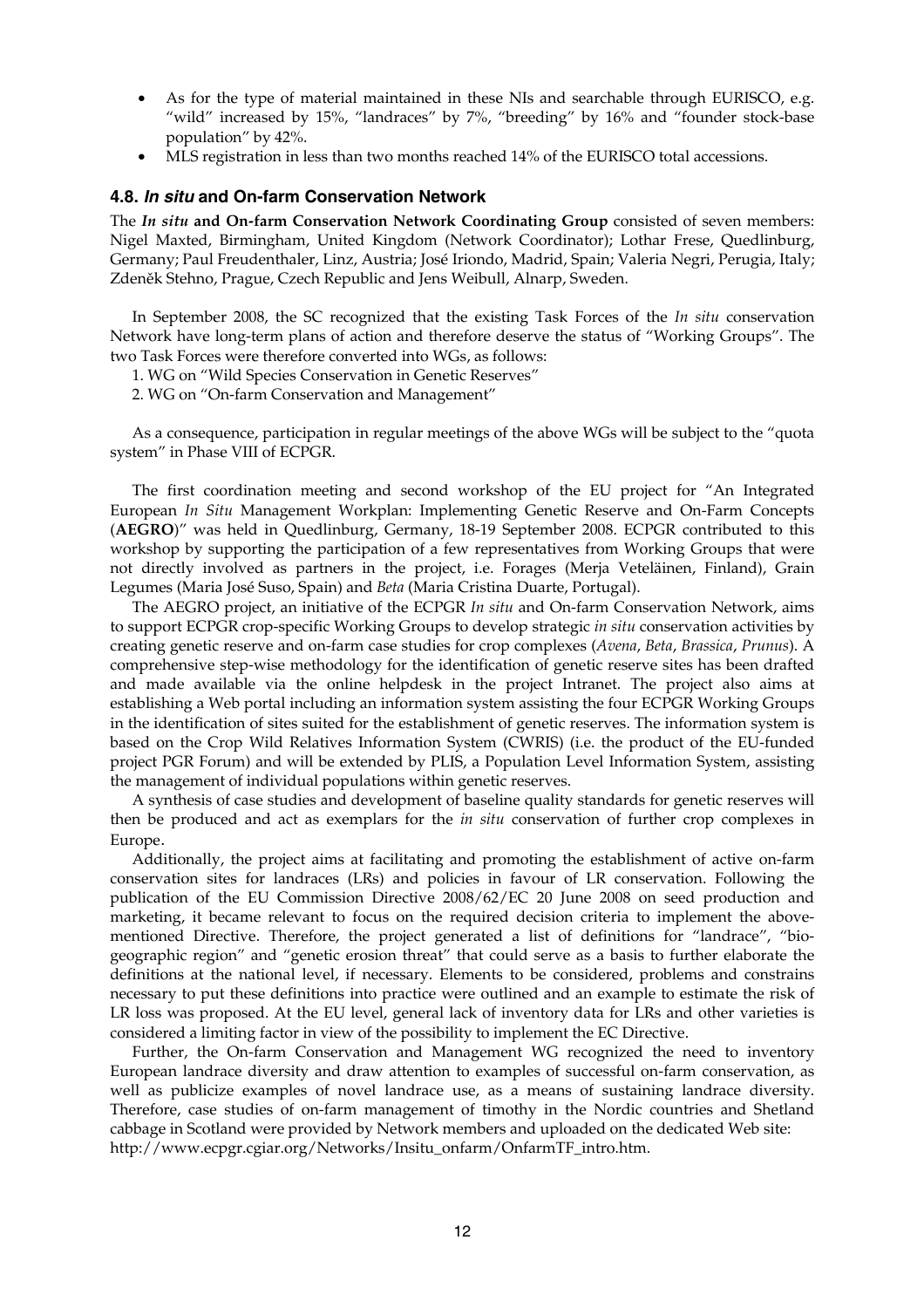The WG also started drafting a comprehensive Technical Bulletin that would specifically address these issues, entitled "On-farm conservation of Crop Landraces in Europe" (Veteläinen et al., to be published by Bioversity International in 2009).

 ECPGR contributed to the cost of printing and distribution of the Crop Wild Relatives Newsletter No.6, January 2008, published by the University of Birmingham on behalf of the World Conservation Union/Species Survival Commission (IUCN/SSC) Crop Wild Relative Specialist Group (http://intranet.iucn.org/webfiles/doc/SSC/Gen\_docs/e\_bulletin\_/CWR\_6\_online\_.pdf).

 As part of the EC project Diverseeds (Networking on conservation and use of plant genetic resources in Europe and Asia), the University of Perugia, Italy was assigned the task to compile a database of on-farm research and coordination institutions and their contact points in Europe. This activity, started in December 2008, is being carried out within the framework of the On-Farm Conservation and Management Working Group.

 **The agreed protocols of PGR Forum** Workshop 4, Genetic Reserve Management Guidelines, held in Menorca, Spain, on 21-24 April 2004 and the proceedings of the project's final Workshop and International Conference on Crop Wild Relative Conservation and Use held in Agrigento, Sicily, Italy in September 2005, were published by CAB International, as follows:

- Iriondo JM, Maxted N, Dulloo ME, editors. 2008. Conserving Plant Genetic Diversity in Protected Areas: Population Management of Crop Wild Relatives. CAB International.
- Maxted N, Ford-Lloyd BV, Kell SP, Iriondo JM, Dulloo ME, Turok J, editors. 2008. Crop Wild Relatives Conservation and Use. CAB International.

 The PGR Forum project also published the XML schema used to create the Crop Wild Relative Information System so that the schema could assist future bioinformatic development:

Moore JD, Kell SP, Iriondo JM, Ford-Lloyd BV, Maxted N. 2008. CWRML: representing crop wild relative conservation and use data in XML. BMC Bioinformatics 9:116.

#### **4.9. Inter-regional Cooperation Network**

The **Inter-regional Cooperation Network Coordinating Group** consisted of five members: Eva Thörn, Alnarp, Sweden (Network Coordinator); Tiberio Chiari, Florence, Italy; Ladislav Dotlačil, Prague, Czech Republic; Vladimir Meglič, Ljubljana, Slovenia; and Bert Visser, Wageningen, The Netherlands.

 Network funds were used to ensure the participation of Nezha Saidi, Morocco, as an observer in the Cereals Network meeting in Foça, Turkey, April 2008.

 In September 2008, the SC agreed on the importance of defining the task of the Inter-regional Cooperation Task Force, considering that it will have an important role related to cooperation for the implementation of the International Treaty. The SC requested the Secretariat to write these Terms of Reference, in collaboration with the respective NCG.

 The minutes of the Inter-regional Cooperation Network Coordinating Group, 6 December 2007, Maccarese, Italy were published at:

http://www.ecpgr.cgiar.org/Networks/Inter\_reg\_coop/inter\_reg\_coop.htm

#### **5. PUBLIC AWARENESS**

Following the recommendation of the SC in Riga, the ECPGR brochure addressed to the wider public was completed in collaboration with the NGO "Pro Specie Rara" and it was printed in a very limited number of copies, only for display at the SC meeting. The template can be provided to all the National Coordinators, who can translate the brochure in their local language and reproduce it for national use.

 The brochure aims at raising awareness on the importance of agrobiodiversity conservation and conservation through use (http://www.ecpgr.cgiar.org/Introduction/Public\_Awareness.htm).

 Following the recommendation of the SC in Riga, the collection of various public awareness products prepared by the European National Programmes was started, in order to make them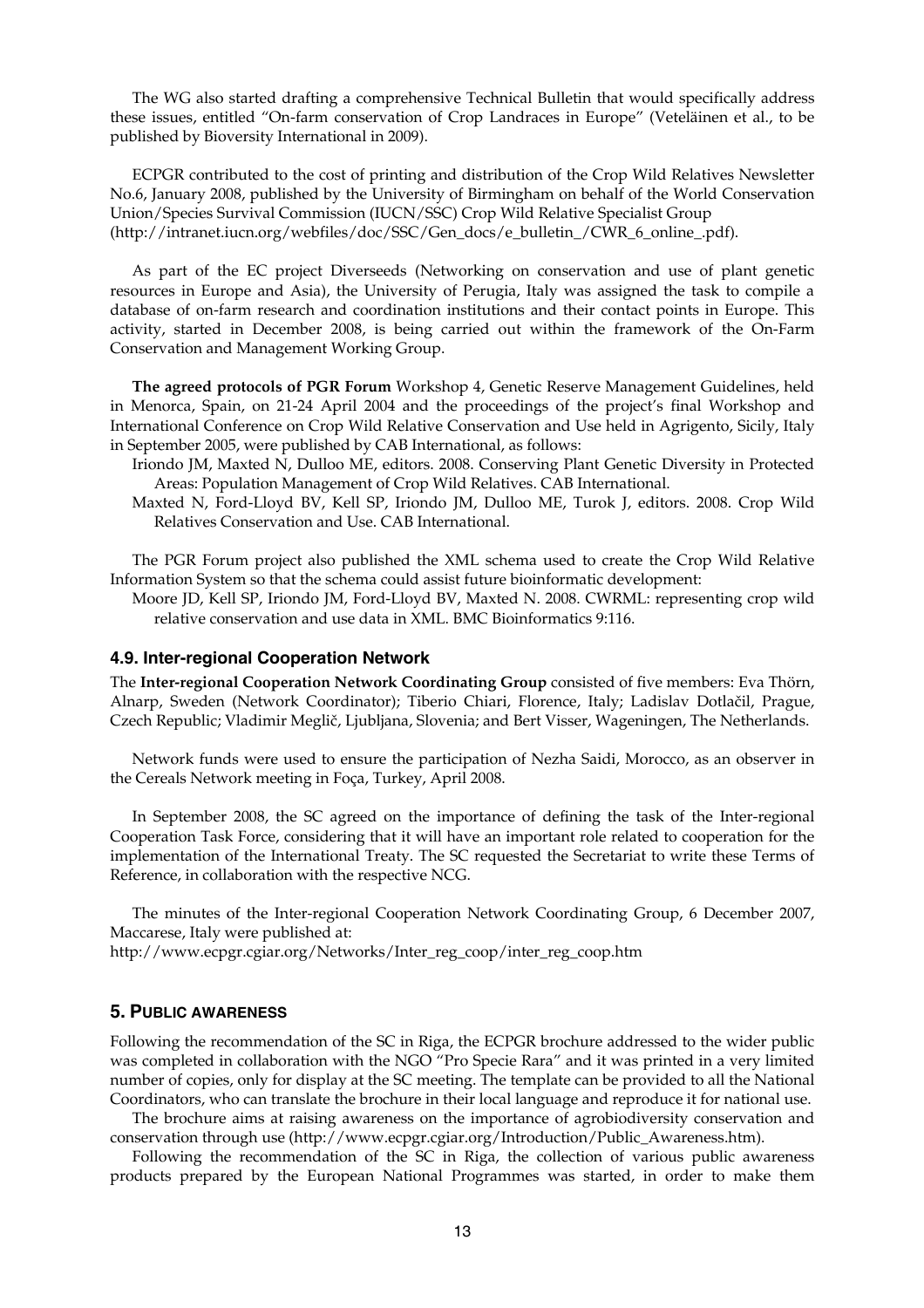available from a dedicated section of the ECPGR Web site. In this context, Austria, Estonia, Finland, Germany, Italy, The Netherlands, Romania and Sweden provided information and links to existing public awareness documents, including brochures, leaflets, articles and books (see http://www.ecpgr.cgiar.org/Introduction/PA\_NatProg.htm).

## **6. AEGIS INITIATIVE FOR "A EUROPEAN GENEBANK INTEGRATED SYSTEM"**

During 2008, "A Strategic Framework for the Implementation of a European Genebank Integrated System (AEGIS) – Discussion Paper" was published in hard copy and was also made available electronically. During the 11th ECPGR Steering Committee meeting in Sarajevo in September 2008 a revised draft was endorsed and published as a Policy Guide by the Secretariat (see below).

 The draft Memorandum of Understanding (MoU), that will provide the formal basis for the operation of AEGIS, was proposed for endorsement at the aforementioned 11th Steering Committee meeting. A discussion paper on the development of a quality management system for AEGIS was prepared for the meeting of curators and database managers of the four AEGIS model crops (*Allium*, *Avena*, *Brassica* and *Prunus*), that took place in Radzików, Poland, 1-3 July 2008 (see model crops progress reports on the AEGIS Web site: http://www.ecpgr.cgiar.org/AEGIS/AEGIS\_home.htm).

 An economic study was carried out in collaboration with IFPRI, with the aim to develop an appropriate preliminary methodological framework and a tool to gather data with which to evaluate the cost-effectiveness of collection management in AEGIS. Participants in the Radzików meeting discussed key aspects of their progress, such as the identification of Most Appropriate Accessions (MAAs) and the establishment of an AEGIS Quality System. These experiences were then reported during the Steering Committee meeting, where an entire session was dedicated to AEGIS.

 Major agreements and developments that resulted from the two aforementioned meetings are listed below:

- The outstanding issues that hindered a full consensus on "A Strategic Framework for the Implementation of AEGIS – Discussion paper" were resolved and an updated policy document version was then published on the ECPGR Web site (http://www.ecpgr.cgiar.org/AEGIS/Docs/AEGIS\_StrategicFramework\_PolicyGuide.pdf).
- The development of a quality system for the management of dispersed accessions of the European Collection was given due attention. The formulation of an agreement on so-called minimum technical standards by the partners concerned was felt to be one of the cornerstones of the quality system. Furthermore, an appropriate system of record-keeping of activities performed, as well as the development of an effective guiding and advisory approach (and not of "policing") of the AEGIS partners were identified as key elements of the quality system. The SC requested that the authors of the discussion paper "Quality Management System for AEGIS" revise the draft accordingly.
- The so-called primary selection criteria to identify European Accessions were discussed and approved, and the term "selection requirements" was coined for these criteria as these are binding for the countries when accepting responsibilities for the long-term conservation. The previously named "secondary selection criteria" that are intended only for guidance of the selection process, especially of possibly unwanted duplicates, were renamed "selection criteria".
- National Coordinators (NCs) were encouraged to ensure that all relevant non-confidential collection data were included in the National Inventories and transferred to EURISCO as soon as possible, thus facilitating the selection process of European Accessions.
- The SC noted the importance of establishing a clear road map for the establishment of AEGIS. The text of the Memorandum of Understanding (MoU) for the establishment of AEGIS was also adopted by consensus, subject to further consultation with the Nordic countries concerning the wording of one article related to non-Annex I crops. This document will provide the formal foundation for the establishment and operation of AEGIS and was planned to be sent as soon as possible to the respective NCs for signature of membership to AEGIS. Each of the NCs will conclude so-called Associate Membership Agreements with all institutions and organizations in their respective country that plan to participate in AEGIS activities.
- As defined in the MoU, AEGIS members will present lists of identified Most Appropriate Accessions for all plant genetic resources for food and agriculture to the respective ECPGR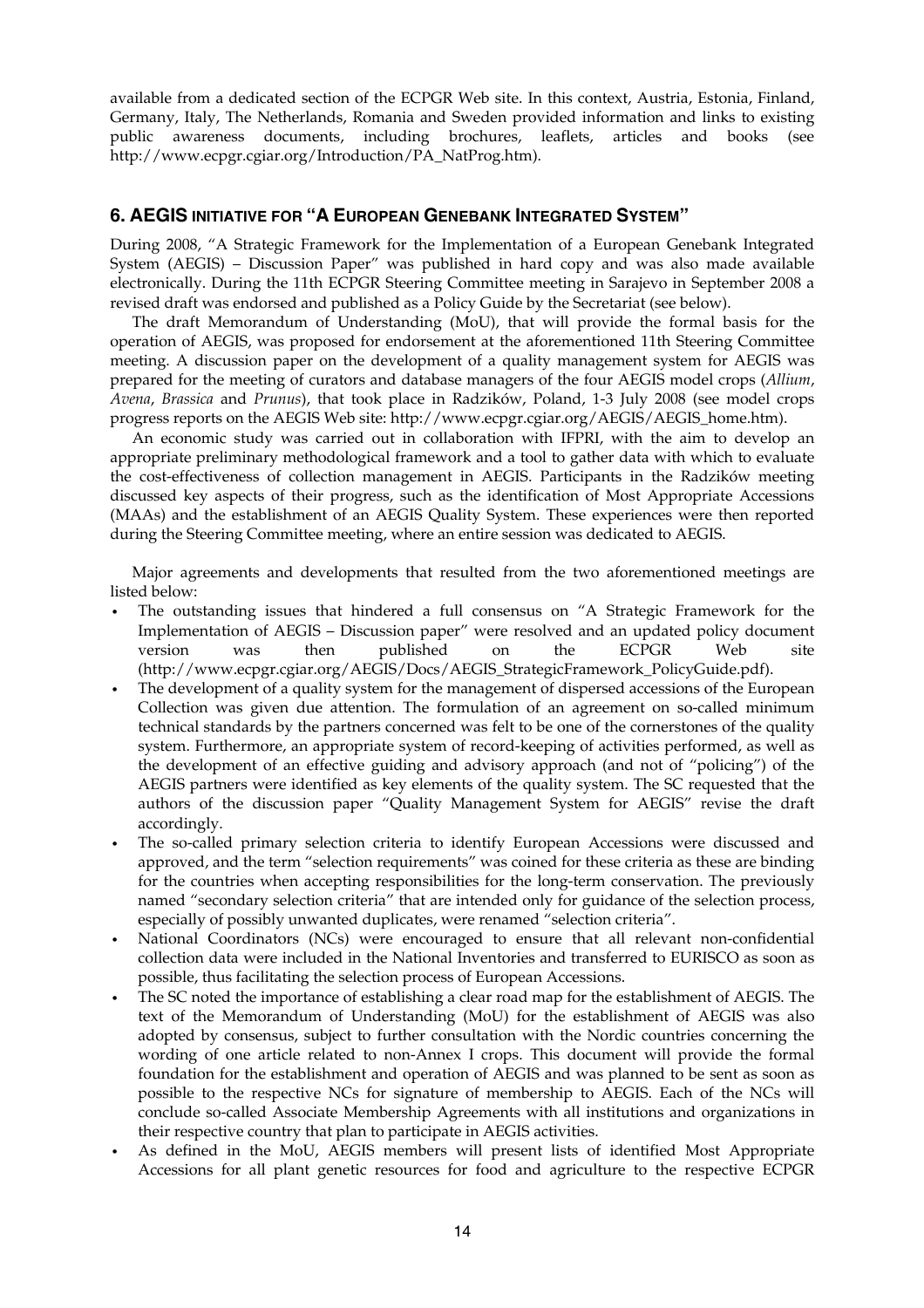Working Groups. All the ECPGR Working Groups were expected to actively engage in establishing AEGIS.

• Specific budget lines dedicated to AEGIS were agreed for Phase VIII, including the cost of a Coordinator (50% time) and support for activities to be carried out by the Networks under a competitive grant scheme. This opportunity is expected to facilitate the establishment of the European Collection and the management of the European Accessions.

 During the year, the AEGIS and ECPGR Coordinators also participated in a number of the aforementioned (as well as non-ECPGR) meetings, to further increase awareness on AEGIS, to discuss the less well understood principles with participants and to receive feedback on the practicability of some of the concepts.

#### **7. LINK WITH OTHER NETWORKS AND INITIATIVES**

The following interactions between ECPGR and other Networks and initiatives took place during 2008:

#### ¾ **Global Crop Diversity Trust**

A project jointly submitted to the Trust by the Cereals Network, the Oil and Protein Crops Network and the Potato WG was approved for partial funding with the purpose of carrying out regeneration and safety-duplication of over 5000 threatened accessions identified in 10 European countries (Albania, Armenia, Azerbaijan, Belarus, Bulgaria, Georgia, Greece, Hungary, Israel and Portugal). The finalization of specific agreements with involved institutions went on in the second part of 2008, with the aim to eventually establish contracts defining the implementation of the project. The ECPGR Secretariat is expected to act as backstopping agent for the project (the total grant is nearly US\$ 130 000), starting in 2009 for two years.

Another important area where ECPGR and the Trust will have the opportunity to collaborate is in the context of the Global Information on Germplasm Accessions (GIGA) Project (see above, Section 4.7).

#### ¾ **SEEDNet**

Collaboration with the Sida-funded South East Europe Development Network on Plant Genetic Resources (SEEDNet) continued in 2008, with the participation of the ECPGR Coordinator in the Eighth Regional Steering Committee (RSC) in Durrës, Albania, 31 March-2 April 2008. Exchange of information occurred regarding ECPGR, AEGIS and EURISCO. The agreement to host the SC meeting in Sarajevo, Bosnia and Herzegovina, was consolidated, as well as the pledge from Bosnia and Herzegovina to become a member of ECPGR.

In September 2008, the SC agreed to assign permanent observer status to the Coordinator of SEEDNet, considering the potential synergies and opportunities for harmonization of objectives with ECPGR. This status will be granted for the duration of the Sida-funded project.

#### ¾ **European Commission**

The ECPGR Networks continued their involvement in the development of a few ongoing projects: AEGRO (*In Situ* Management), AVEQ (*Avena* for quality in human consumption), EURALLIVEG (vegetative *Allium* core collection), LEAFY VEG (use of leafy vegetables germplasm), GrapeGen06 (management of *Vitis* genetic resources), and Diverseeds – "Networking on conservation and use of plant genetic resources in Europe and Asia".

 The need for a strategy of collaboration with the European Commission to develop and implement an adequate policy framework on plant genetic resources was discussed at the SC meeting in September 2008. It was decided to establish a Task Force who would further develop the ECPGR strategy for collaboration with the EU, with the objective of obtaining long-term support for implementation of the Treaty and PGRFA conservation in general. The Task Force will be composed of the following people: Paul Freudenthaler (Austria), Lars Landbo (Denmark), Siegfried Harrer (Germany), Fernando Latorre (Spain) and Jozef Turok (Bioversity) who will initiate the work of this Task Force.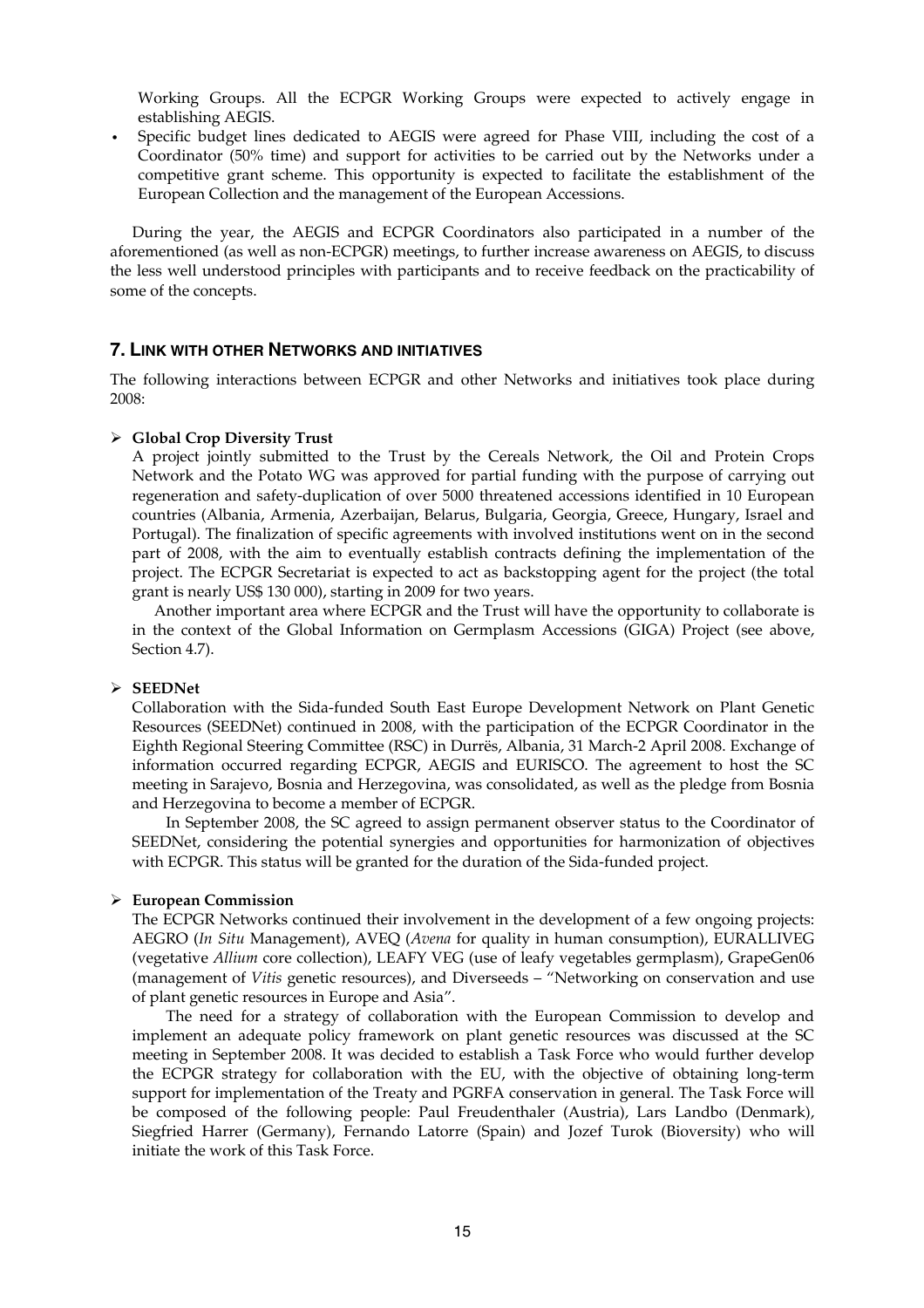#### ¾ **The International Treaty on PGRFA**

Collaboration in support of the International Treaty (IT) intensified in 2008. Firstly, the AEGIS initiative should be considered a regional effort towards the implementation of the Treaty. Also the measures proposed by the Documentation and Information Network for the registration to EURISCO of the accessions that are parts of the Multilateral System go in the same direction.

 The Treaty Secretariat was invited as an observer to the 11th meeting of the SC in Sarajevo, September 2008, with the aim to strengthen the link with ECPGR.

 In October 2008, during a meeting at the office of the Secretariat of the IT Governing Body in Rome, ECPGR offered to contribute around  $\epsilon$  58 700 in support of Treaty implementation activities, as part of the FAO/Bioversity/Treaty Secretariat Joint Programme. These funds were combined by the Documentation and Information and the Inter-regional Cooperation Network. Funds could be used to jointly organize one or two meetings or workshops, whenever possible, in combination with already scheduled events, with components of training and a facilitation of inter-regional exchange of experiences. A few representatives of ECPGR would join and present the ECPGR options for regional PGR documentation (EURISCO) and for sharing of responsibilities and providing access to germplasm (AEGIS). The IT Governing Body Secretariat welcomed the offer and resolved to jointly explore possible opportunities for inter-regional meetings/workshops. It was also agreed to keep an open channel of communication for frequent exchange of information.

#### ¾ **Contribution to National initiatives**

- **France** The ECPGR Coordinator attended a workshop on genetic resources, organized by the French National Institute for Agricultural Research (INRA), 15 October 2008, Strasbourg. The meeting gathered a few international experts on animal, forest, microbial and plant genetic resources with the objective to collect an overview of facts, opinions, ideas and proposals related to research and management of genetic resources in Europe. The outcome was then presented at the Conference of the French Presidency of the European Union "Biodiversity and Agriculture", Montpellier, 4-5 November 2008. The objective was to raise the awareness of decision-makers on the most important areas for investment and research on genetic resources and to contribute to the general debate and to "the end of a conflict between agriculture and biodiversity". Emerging proposals included the need to better coordinate regional, national and local efforts on the definition of genetic diversity indicators and the management of the genetic resources; to reinforce public research, keeping in mind the opportunities and impacts of the use of biotechnologies; to strengthen the link between management of genetic resources and research and engage the European Union as far as possible in funding this undertaking. The possibility to create a "Think Tank Network" on genetic resources at European level as a multi-actor platform was also mentioned.
- **Italy** The ECPGR Coordinator attended, as invited speaker, the workshop "Tomato genetics and genomics: the Italian contribution", organized as a homage to the retirement of Prof. Gian Piero Soressi, University of Viterbo, 29 May 2008. He gave a presentation on: "The ECPGR Working Group on Solanaceae: European collaborative activities for genetic resources".

## **8. ECPGR REVIEW**

Following a proposal made at the 11th Steering Committee Meeting in September 2008, the SC agreed to arrange for an independent external review of the ECPGR Programme.

 A regionally balanced Task Force (TF) with the task of facilitating the review process was established, composed of National Coordinators from Sweden (leading the Group), Macedonia (FYR), the Netherlands, Poland, Romania, Switzerland and the United Kingdom, in collaboration with the Secretariat.

 At Bioversity, a Support Team was set up to assist in the process of preparation for the review, composed of Jan Engels, Lidwina Koop, Lorenzo Maggioni, Patti Sands and Jozef Turok.

 A first draft of the Terms of Reference and cost estimates for the Independent External Review was prepared in consultation between the ECPGR TF and the Bioversity Team.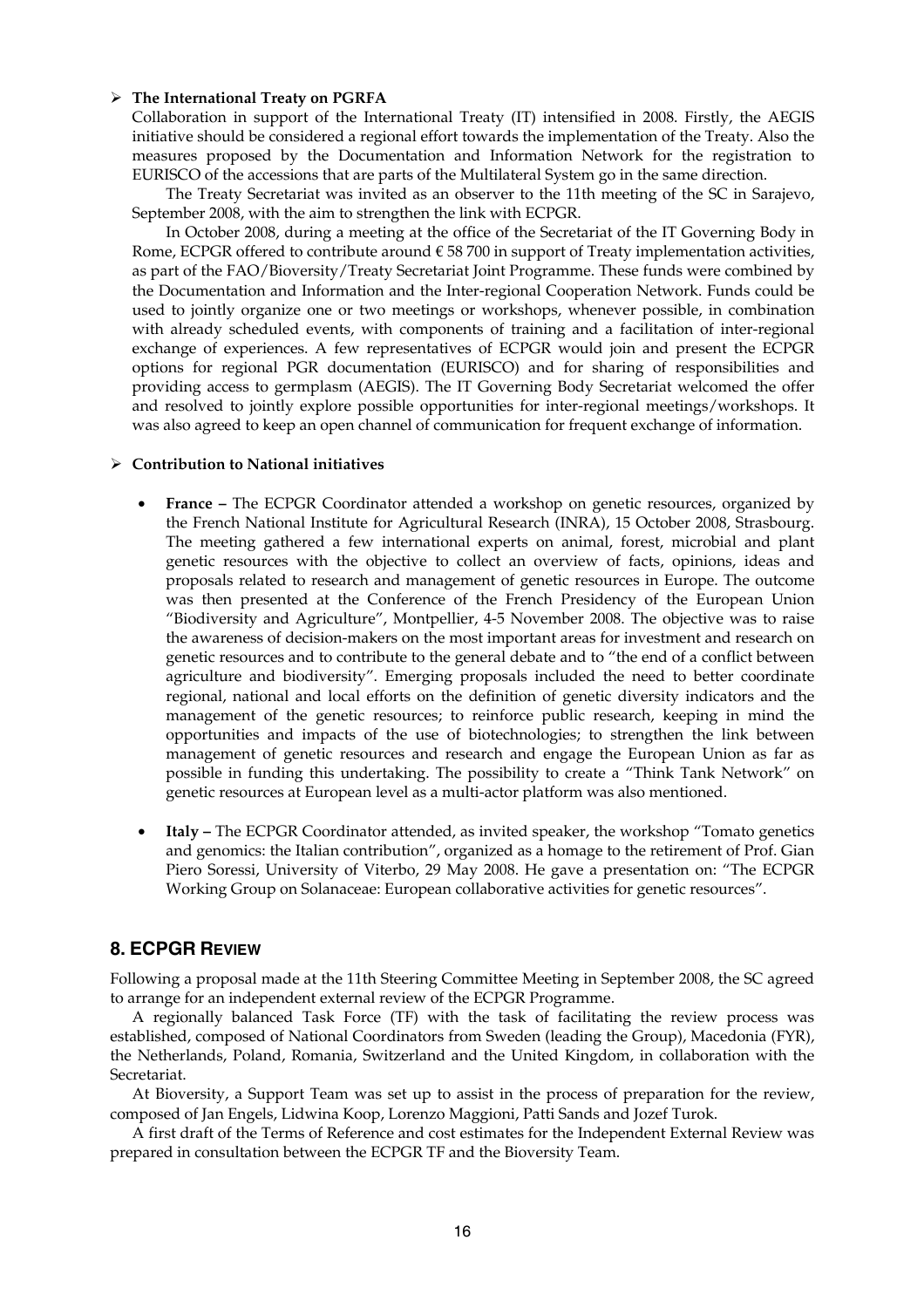The expected cost of this review is in the range of  $\epsilon$  40 000 and the proposed timeframe is pointing at 2010 for the completion of the review. As of the end of 2008,  $\epsilon$  10 000 was received as voluntary contributions for this purpose from Switzerland and nearly  $\epsilon$  6 000 were pledged by Sweden.

## **9. PUBLICATIONS**

## **Publications produced in 2008**

The following publications were produced in 2008 and can be obtained free of charge from the Secretariat. The ECPGR publications are also available in electronic format through the ECPGR Web site (http://www.ecpgr.cgiar.org/Publications/Publications.htm).

- **ECPGR printed publications (also available online)** 
	- A Strategic Framework for the Implementation of a European Genebank Integrated System (AEGIS) - Discussion Paper
	- Report of a Working Group on *Vitis*. First Meeting, 12-14 June 2003, Palić, Serbia and Montenegro

## • **ECPGR electronic documents**

- Minutes of the Inter-regional Cooperation Network Coordinating Group, 6 December 2007, Maccarese, Italy
- Minutes of the EURISCO Advisory Group. Fourth Meeting, 12 March 2008, Bonn, Germany
- Report of a Working Group on Cucurbits. First Meeting, 1-2 September 2005, Plovdiv, Bulgaria
- Report of a Working Group on Leafy Vegetables. First Meeting, 13-14 October 2005, Olomouc, Czech Republic
- Report of the Eleventh Steering Committee Meeting, 2-5 September 2008, Sarajevo, Bosnia and Herzegovina
- Report of a Working Group on *Beta* and World *Beta* Network. Third Joint Meeting, 8-11 March 2006, Puerto del Cruz, Tenerife, Spain (Part I, updated draft, March 2008)
- Report of a Working Group on Forages. Ninth Meeting. 23-25 October 2007, Piešťany, Slovakia (Part I, revised draft, May 2008)
- Report of a Working Group on Cucurbits. Ad hoc Meeting. 23-24 October 2008, Warsaw, Poland (Part I, draft, December 2008)
- Minimum descriptors for Solanaceae
- Minimum descriptors for Cucurbits
- Minimum descriptors for Leafy Vegetables
- Terms of Reference for the operational bodies of the European Cooperative Programme for Plant Genetic Resources (ECPGR) (Working Document version 3, October 2008)
- ECPGR Annual report 2007
- ECPGR Financial report 2007
- Technical report on ECPGR Phase VII (background document to 11th SC Meeting)
- Progress and synthesis report on the establishment and operation of AEGIS (background document to 11th SC Meeting)
- Public awareness brochure.

## • **Bioversity publications**

- Issues 36 and 37 of Bioversity's **Regional Newsletter for Europe** were also published in 2008 with contributions and partial financial support from ECPGR.

## • **Other publications**

- Engels JMM, Maggioni L, Maxted N and Dulloo ME. 2008. Complementing *in situ* conservation with *ex situ* measures. In: Iriondo JM, Maxted N, Dulloo ME, editors. Conserving Plant Genetic Diversity in Protected Areas: Population Management of Crop Wild Relatives. CAB International. pp. 169-181.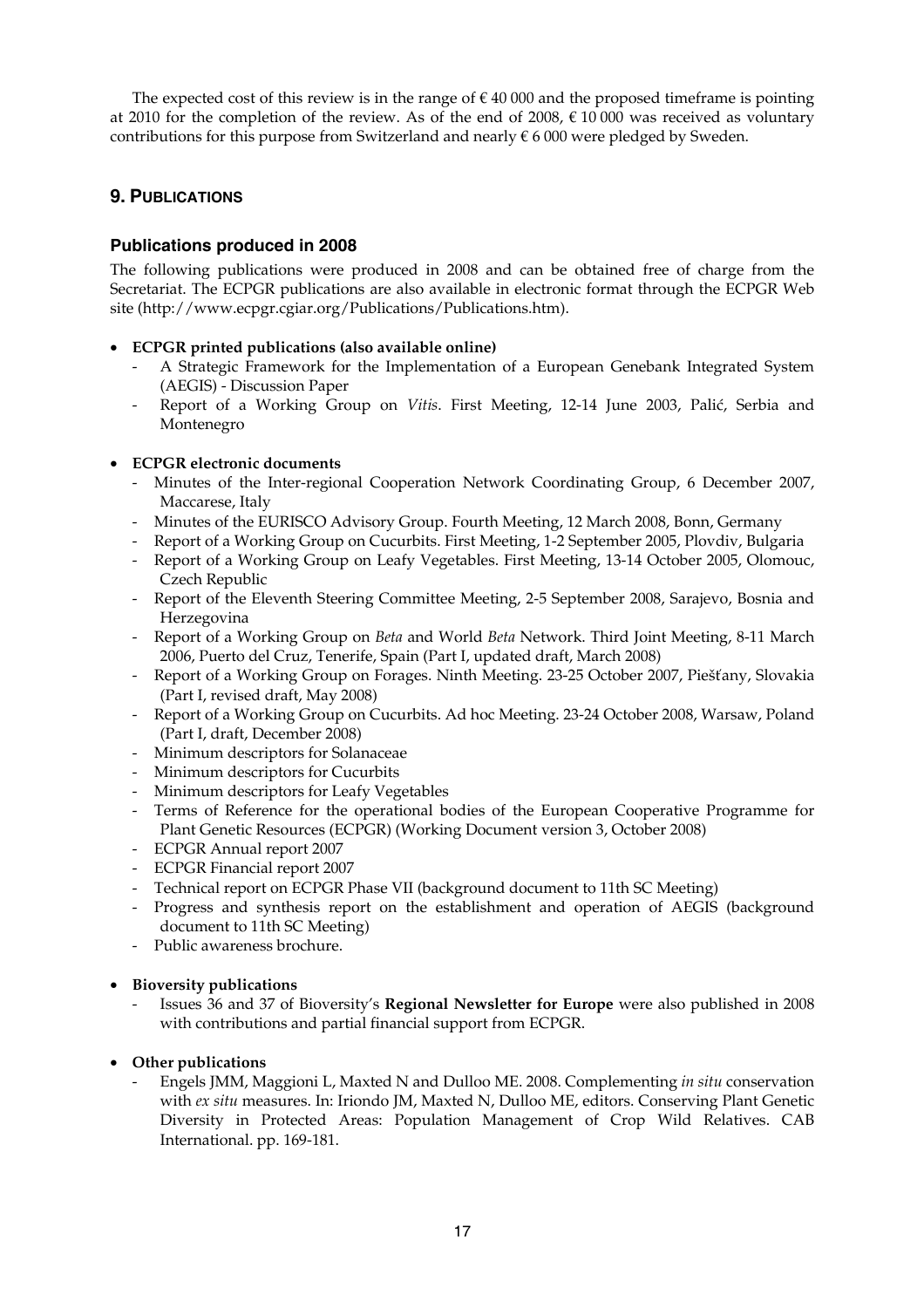- Iriondo JM, Dulloo ME, Maxted N, Laguna E, Engels JMM, Maggioni L. 2008. Final considerations for the *in situ* conservation of plant genetic diversity. In: Iriondo JM, Maxted N, Dulloo ME, editors. Conserving Plant Genetic Diversity in Protected Areas: Population Management of Crop Wild relatives. CAB International. pp. 182-202.
- Maggioni, L., N. Maxted and J. Engels. 2008. The European Cooperative Programme for Plant Genetic Resources (ECPGR) and Planta Europa: an opportunity for synergies. Planta Europa News, Winter Issue, March 2008.

## **Publications in preparation in 2009**

## • **ECPGR printed publications**

- Report of a Working Group on Medicinal and Aromatic Plants. Second Meeting, 16-18 December 2004, Strumica, Macedonia FYR / Third Meeting, 26-28 June 2007, Olomouc, Czech Republic
- Report of a Working Group on *Beta* and World *Beta* Network. Third Joint Meeting, 8-11 March 2006, Puerto del Cruz, Tenerife, Spain
- Crop Genetic Resources in European Home Gardens. Proceedings of a Workshop, 3-4 October 2007, Ljubljana, Slovenia

## • **ECPGR electronic documents**

- AEGIS Strategy Framework. A Policy Guide (published January 2009)
- Report of a Cereals Network. Second Meeting, 21-24 April 2008, Foça, Turkey (draft published in February 2009)
- Report of a Working Group on Grain Legumes. Fourth Meeting, 16-17 November 2007, Lisbon, Portugal (draft published March 2009)
- Report of a Vegetables Network. Second Meeting. 26-28 June 2007, Olomouc, Czech Republic (published March 2009)
- Report of a Task Force on On-farm Conservation and Management. Third Meeting, 2-3 October 2007, Ljubljana, Slovenia (published April 2009)
- Report of a Working Group on Fibre Crops (Flax and Hemp). First Meeting, 14-16 June 2006, Wageningen, The Netherlands
- Report of a Working Group on *Malus/Pyrus*. Third Meeting, 25-27 October 2006, Tbilisi, Georgia.

## • **Bioversity publication**

- European landraces: on-farm conservation, management and use. Bioversity Technical Bulletin No. 15.

## **10. ECPGR MEETINGS HELD IN 2008**

- Fourth Meeting of the EURISCO Advisory Group, 12 March 2008, Bonn, Germany
- Second Meeting of the Cereals Network, 21-24 April 2008, Foça, Izmir, Turkey
- Ad hoc brainstorming session on ECPGR Phase VIII (budget and expected achievements), 12- 13 June 2008, Tragliata, Italy
- Ad hoc meetings of the four Fruit Database Managers (*Malus, Prunus, Pyrus* and *Vitis*) and on fruit synonymy, 23-25 June 2008, Gembloux, Belgium
- Meeting of the AEGIS model crops curators and Database Managers, 1-3 July 2008, Radzików, Poland
- Eleventh Meeting of the Steering Committee, 2-5 September 2008, Sarajevo, Bosnia and Herzegovina
- Ad hoc Meeting of a Working Group on Cucurbits, 23-24 October 2008, Warsaw, Poland.